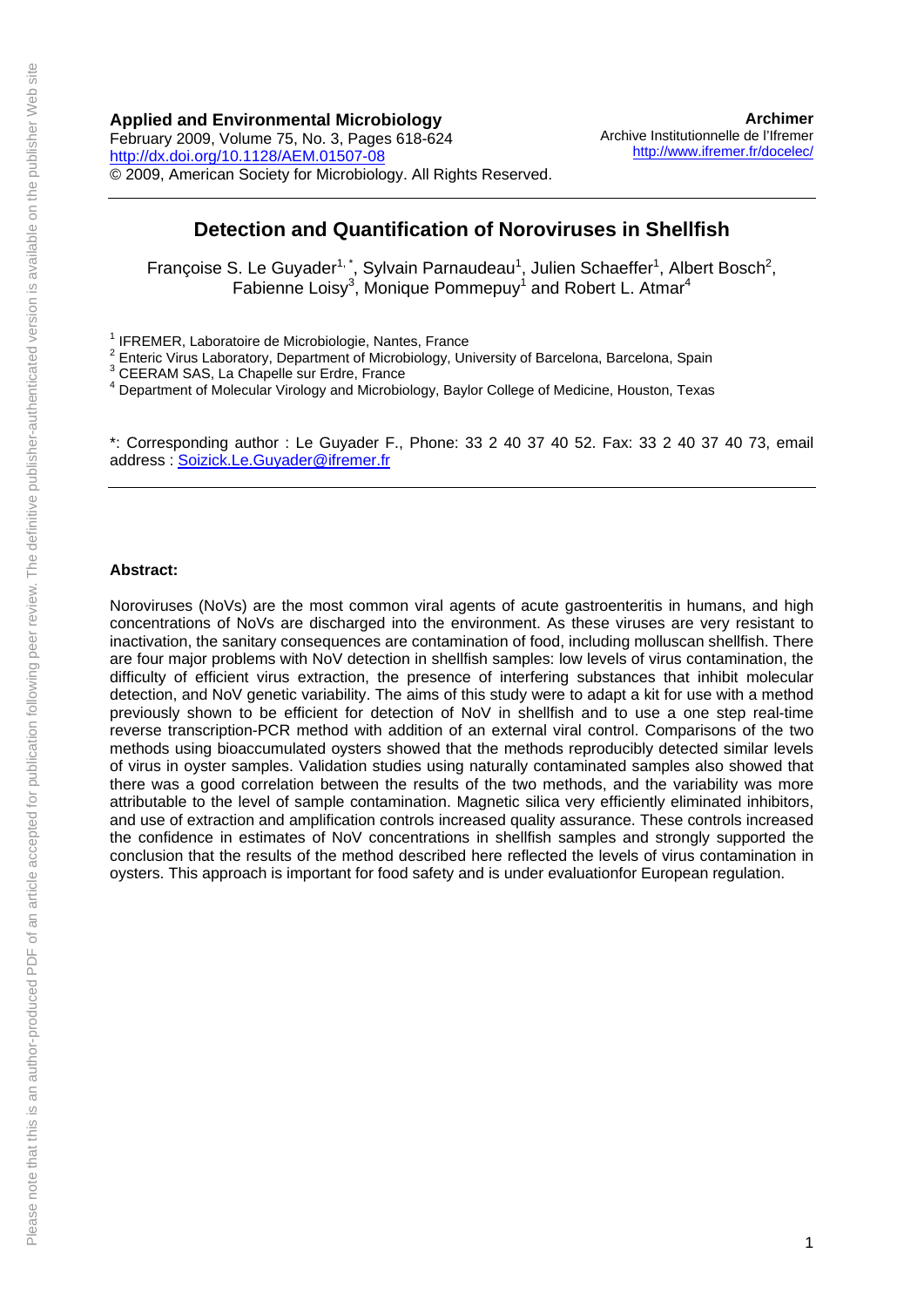1 Noroviruses (NoVs) are the most common viral agents of acute gastroenteritis in 2 humans. These viruses are nonenveloped, icosahedral viruses with a single stranded, positive 3 sense RNA genome and constitute a genus in the family *Caliciviridae* (4). NoVs are 4 genetically and antigenically diverse. As reproducible methods for cultivation have not been 5 developed, genetic characterization based on the complete capsid gene analysis has been used 6 to classify them into five distinct genetic groups (or genogroups). Three genogroups  $(G)$ 7 contain human strains (I, II and IV) and the other two (III and V) contain strains that only 8 infect animals (4). GII NoVs, and more precisely GII.4, are the predominate cause of NoV 9 infections, but they do so within a larger population of co-circulating genotypes (4, 25, 37). 10 The majority of infections occur during winter months but sporadic cases also occur 11 throughout the year (4, 25). Thus, a large variety of NoVs is discharged into sewage and the 12 environment. NoVs are very resistant to inactivation and have been detected in wastewater 13 treatment plant effluents and in surface waters (10, 27, 38, 40). The sanitary consequences 14 include contamination of drinking water, of foods such as vegetables, and of mollusks (21, 22, 15 32, 35, 39). Bivalve molluscan shellfish, such as oysters, can filter large volume of waters as 16 part of their feeding activities and are able to accumulate and concentrate different types of 17 pathogens from fecal human pollution. The institution of regulations to specify acceptable 18 levels of bacterial enteric pathogens in shellfish tissues (European regulation, 91/492/EC) or 19 in shellfish growing waters (United States National Shellfish Sanitation Program) has 20 decreased significantly the impact of bacteria as causes of shellfish-associated disease 21 outbreaks (8). However, these regulations have failed to prevent many outbreaks of viral 22 origin, and there are many examples of gastroenteritis and hepatitis outbreaks occurring in 23 different parts of the world (8, 21, 32). 24 To protect the consumer, it is important to have sensitive and rapid methods to directly detect

25 the viral pathogen of concern in shellfish. A number of methods have been described over the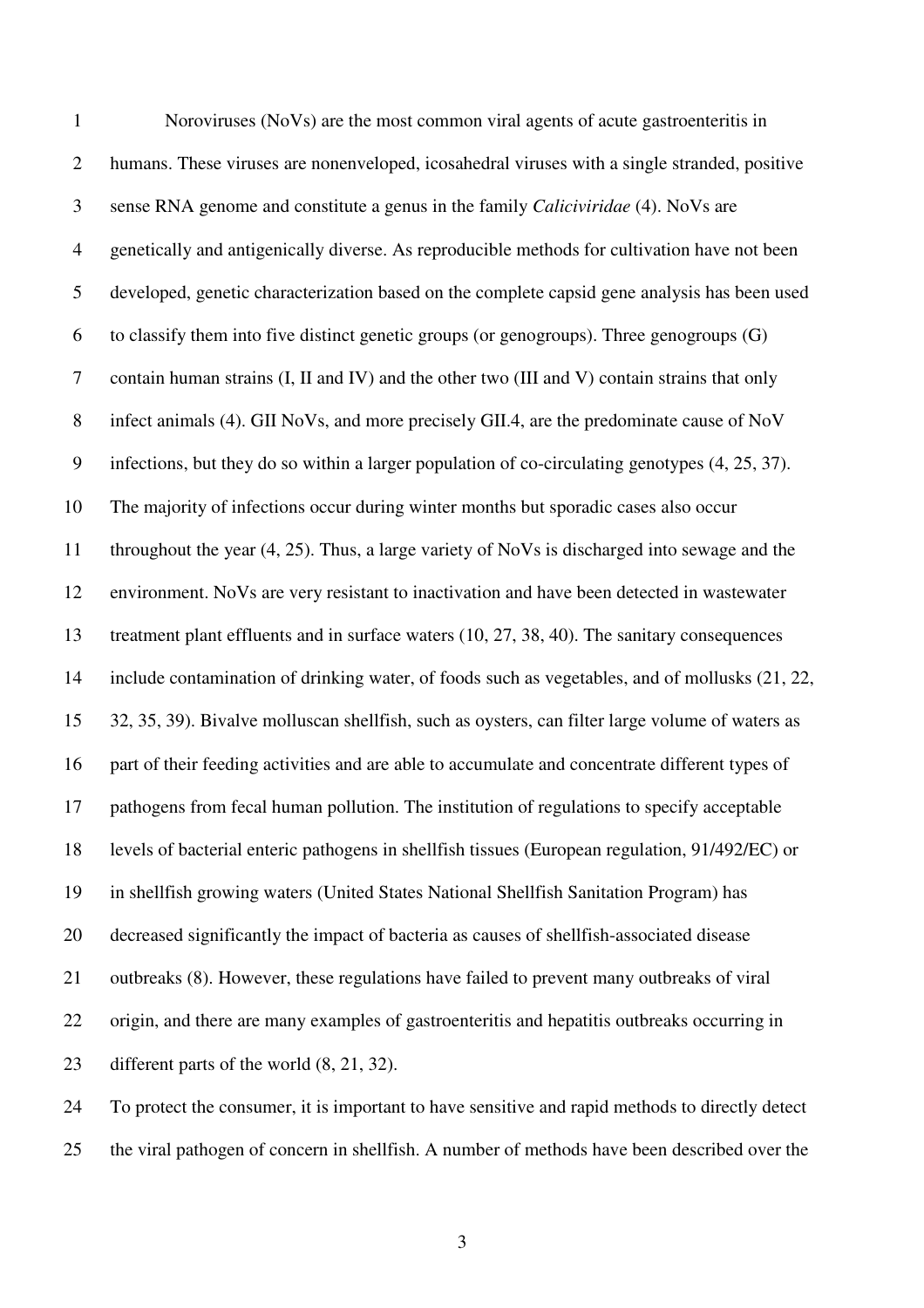1 past 15 years demonstrating that virus detection in shellfish is possible. However, NoV 2 detection in such samples presents four major problems: low levels of virus contamination, 3 variability in virus / nucleic acid extraction, the presence of interfering substances that inhibit 4 molecular detection, and NoV genetic variability.

5 The aims of this study were to adapt the Nuclisens kit (BioMerieux), which is a paramagnetic 6 silica-based guanidium extraction technique, for use with a method previously shown to be 7 efficient for NoV detection both in field studies and in outbreak investigations, to validate the 8 modified method using bioaccumulated or naturally contaminated oyster samples, and to 9 estimate the level of concentration of NoV in naturally contaminated oysters using real-time 10 RT-PCR and quality controls.

## 11 **MATERIALS AND METHODS.**

#### 12 **Virus strains and RNA extractions.**

13 Fecal samples containing GI.1 (Norwalk virus strain 8FIIa stool collected from an infected 14 volunteer, Baylor College of Medicine), or GII.4 NoVs (stool collected from a symptomatic 15 patient, kindly provided by P. Pothier, CHU Dijon) were used for bio-accumulation 16 experiments. Viral RNAs were extracted from 10% suspensions of stool using the Nuclisens 17 kit (BioMerieux) as recommended by the manufacturer and was eluted in 100 µl of RNAse-18 free water and kept at –20°C until used. For some bioaccumulation experiments, virus titers in 19 stool were measured by real-time RT-PCR as described below. The Mengovirus (strain  $20 \text{ WAC}_0$ ) was propagated in HeLa cells and virus titer was determined as described (26).

## 21 **Oyster samples.**

22 *Bioaccumulated oysters:* Natural seawater freshly collected from a clean area was used for 23 bioaccumulation experiments. Live oysters were purchased directly from a producer and 24 immersed the same day for 24 hours in large tanks of seawater at the laboratory. Seawater (25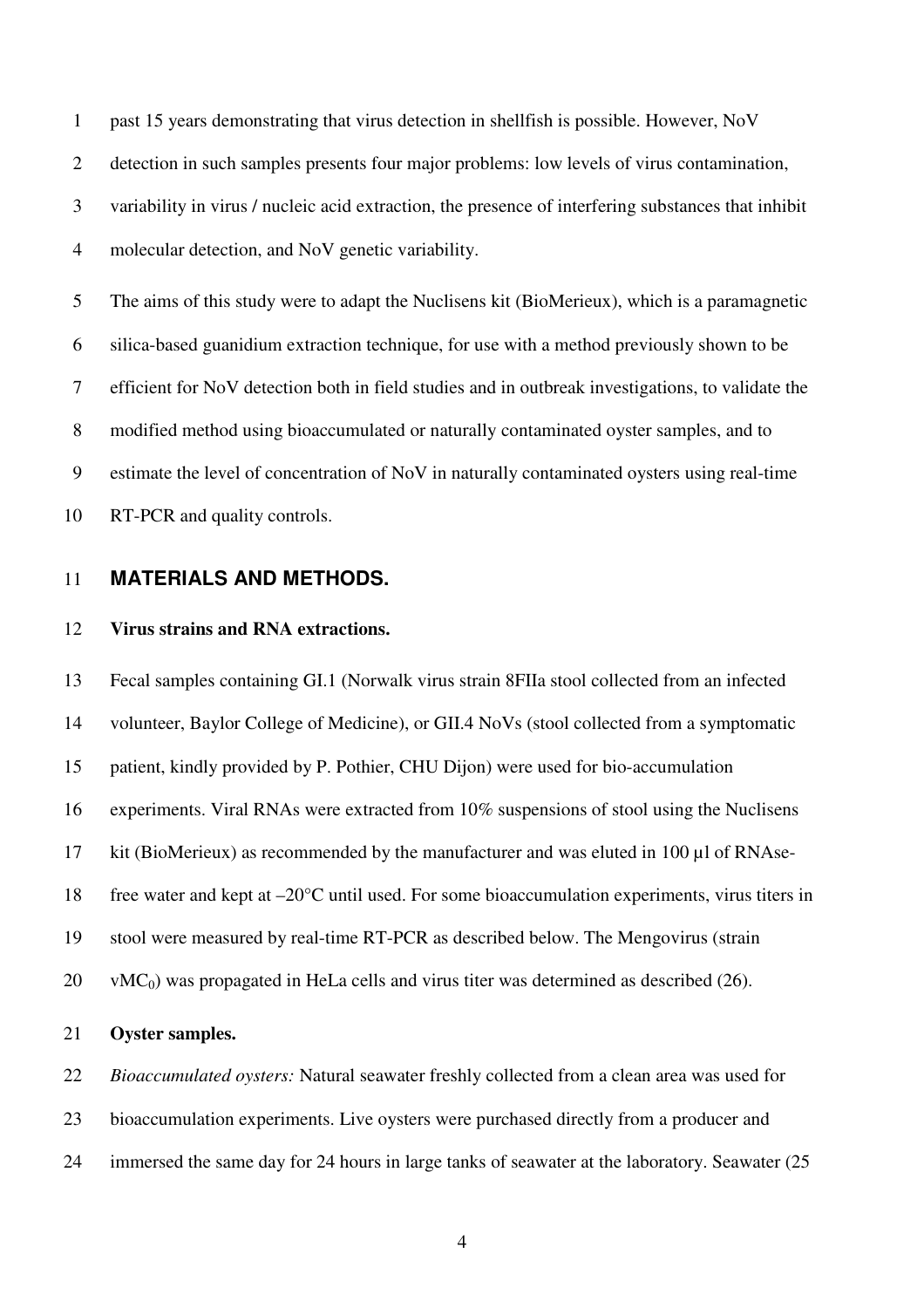1 to 50 l) was artificially contaminated with fecal samples containing GI.1 or GII.4 NoV and 2 mengovirus. For some experiments stool was titrated before seeding and one g 3 (approximately  $10^{10}$  copies) of the GI.1 stool, 5g (approximately  $10^9$  copies) or 0.05g 4 (approximately  $10^7$  copies) of the GII.4 stool were used in separate bioaccumulation 5 experiments. For the experiment including mengovirus bioaccumulation,  $10^6$  TCID<sub>50</sub> 6 mengovirus were added to the stool dilution before addition into seawater. Seawater was 7 continuously aerated to maintain adequate oxygenation and the room temperature was 8 controlled (about 12°C), as several experiments were conducted at different periods of the 9 year. Following 24 hours of bioaccumulation, the oysters were dissected and digestive tissues 10 (DT) were recovered and frozen in 1.5 g portions. The weights of recovered DT were 11 recorded. 12 *Naturally contaminated samples:* Shellfish samples were collected from different areas in 13 France between March 2001 to January 2008 and were kept frozen as DT (1.5 g) until used. 14 **Shellfish processing.**  15 Digestive tissues were homogenized, extracted by vortexing with an equal volume of 16 chloroform:butanol for 30 sec, and treated with Cat-Floc T(Calgon, Ellwood City, USA) for 5 17 min on the bench before centrifugation for 15 min at 13,500 x*g*. The resulting suspension was 18 precipitated with polyethylene glycol 6000 (Sigma, StQuentin, France) for one hour at 4°C and centrifuged for 20 min at 11,000 xg at 4 $\degree$ C (2). For some extractions, approximately 10<sup>6</sup> 19

20  $TCID_{50}$  mengovirus was added in dissected tissues before the homogenization step.

## 21 **Nucleic acid extraction and purification.**

22 *Method A:* Viral nucleic acids were purified from concentrated virus as previously described 23 (2). Briefly, the PEG precipitate was digested with 0.2 mg of proteinase K (Amresco, Solon 24 OH) for 30 min at 56°C, and then was extracted with an equal volume of phenol-chloroform

25 (Applied Biosystems, Foster City, CA), and precipitated first in ethanol, then with 1.4%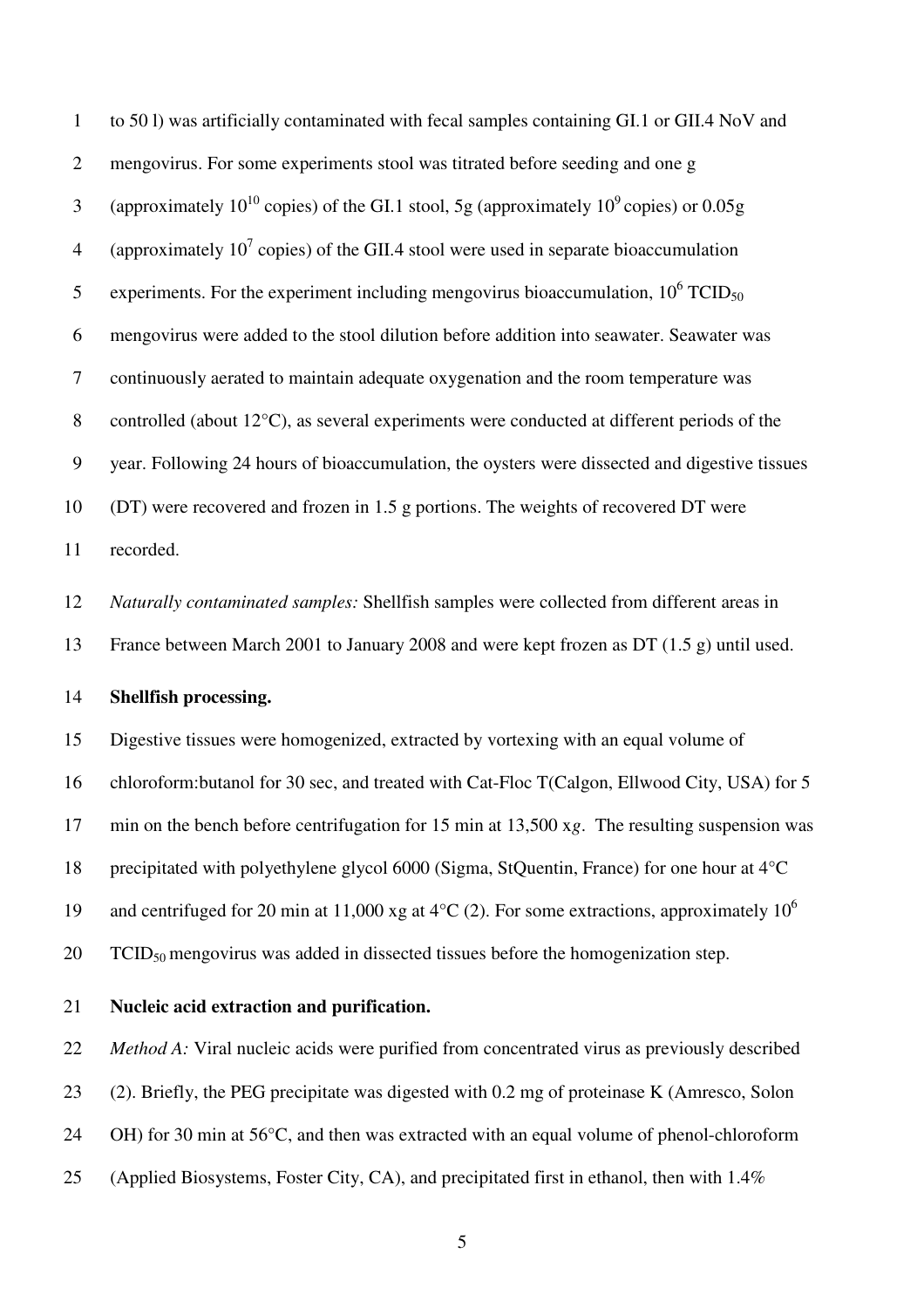1 (wt./vol.) cetyltrimethylammonium bromide (Sigma), and again with ethanol to concentrate 2 the RNA. The pellet was suspended in 100µl of RNase-free water with 20 units of RNAse 3 inhibitor (Invitrogen) and kept frozen (-80°C).

4 *Method B:* The Nuclisens Extraction kit (BioMerieux, Lyon, France) was used following 5 manufacturer's instructions with minor modifications. The PEG pellet was suspended in one 6 ml of RNAse-free H<sub>2</sub>O, mixed with the lysis buffer (2 ml), and incubated for 30 min. at 56<sup>o</sup>C. 7 After a brief centrifugation to eliminate particles (if needed), 50 µl of paramagnetic silica 8 were added and incubated for 10 min at room temperature. All washes were performed using 9 the magnetic ramp and nucleic acids were recovered in 100 µl of elution buffer (BioMerieux, 10 Lyon, France). Twenty units of RNase inhibitor (Invitrogen) were added and nucleic acids 11 were kept frozen (-80°C) until used. 12 **Primers and probes.**  13 Previously described primers and probes were used. For GI, QNIF4 (5'-

14 CGCTGGATGCGNTTCCAT-3' with n: a/c/g/t), NV1LCR (5'-

15 CCTTAGACGCCATCATCATTTAC-3') and NV1LCpr (5'-

16 TGGACAGGAGAYCGCRATCT-3' with y: c/t and r: a/g) and for GII, QNIF2d (5'-

17 ATGTTCAGRTGGATGAGRTTCTCWGA-3' with r: a/g and w: a/t)), COG2R (5'-

18 TCGACGCCATCTTCATTCACA-3'), QNIFs (5'-AGCACGTGGGAGGGCGATCG-3') were

19 selected for the amplification by real-time RT-PCR assay (10, 14, 24, 37). The two probes

20 were labeled with 6-carboxy fluorescein (FAM) at the 5' end and 6-carboxy-

21 tetramethylrhodamine (TAMRA) at the 3' end. Mengovirus detection was performed using

22 the method described by Costafreda et al. (9).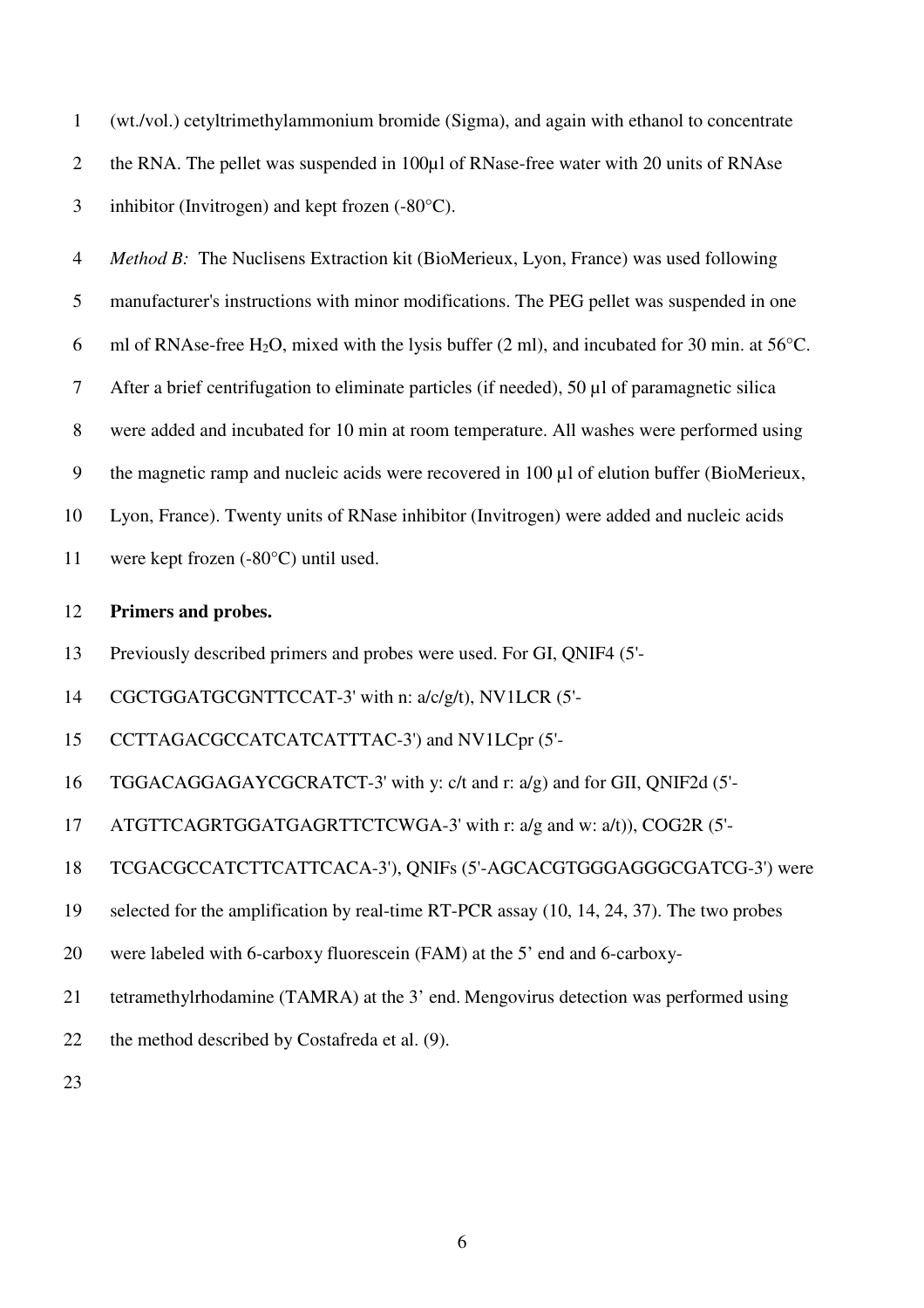#### 1 **Real-time RT-PCR assay.**

2 The *r*RT-PCR was carried out using the Platinum quantitative RT-PCR thermoscript one step 3 system (Invitrogen, France). After optimization of reagents and cycling conditions, the final 4 parameters as described by Costafreda et al. (9) were used: 20 µl of a reaction mixture 5 containing 900 nM of downstream primer, 500 nM of upstream primer, 250 nM of Taqman 6 probe, buffer and enzymes at concentrations recommended by the manufacturer. The Rox 7 concentration was adapted to the apparatus (1X on the ABI prism 7000 or 7300 apparatus and 8 0.1X on the MX3000P apparatus). Five µl of nucleic acid extracts or controls were added per 9 well, for a final total well volume of 25 µl. All samples were analyzed at least in duplicate 10 undiluted and after ten-fold dilution. End-point dilutions were amplified to compare the 11 sensitivity of both methods for bioaccumulation experiments. The temperature and time 12 parameters were as follows: RT for 30 min at 55°C, 5 min at 95°C, and 45 cycles of 15s at 13 95 $\degree$ C, 1 min at 60 $\degree$ C and 1 min at 65 $\degree$ C.

## 14 **Construction of RNA external controls.**

15 The genomic sequence amplified by rRT-PCR was identified from GenBank for Norwalk 16 virus (GI.1) and Lordsdale virus (GII.4) and the sequences were modified by inserting a 17 BamHI site in order to distinguish the external control (EC) from the viral amplimer. For GI 18 the EC sequence was : 5'-

19 cgctggatgcgcttccatgacctcggattgtggacaggagatcgcgatcttctgc*ggatcc*gaattcgtaaatgatgatggcgtctaagg 20 and for GII: 5'-

21 atgttcagatggatgagattctcagatctgagcacgtgggagggcgatcgcaatctggctc*ggatcc*ccagctttgtgaatgaagatgg 22 cgtcga-3' (italic letters represent the BamHI site).

23 These two sequences (90 bases for GI EC and 95 bases for GII EC) were ordered as 24 purified oligonucleotides (Sigma-Proligo, France), amplified using pfu *Taq* DNA polymerase 25 (Promega, Charbonnier les Bains, France) and then cloned into the pGEM-3Zf(+).Then both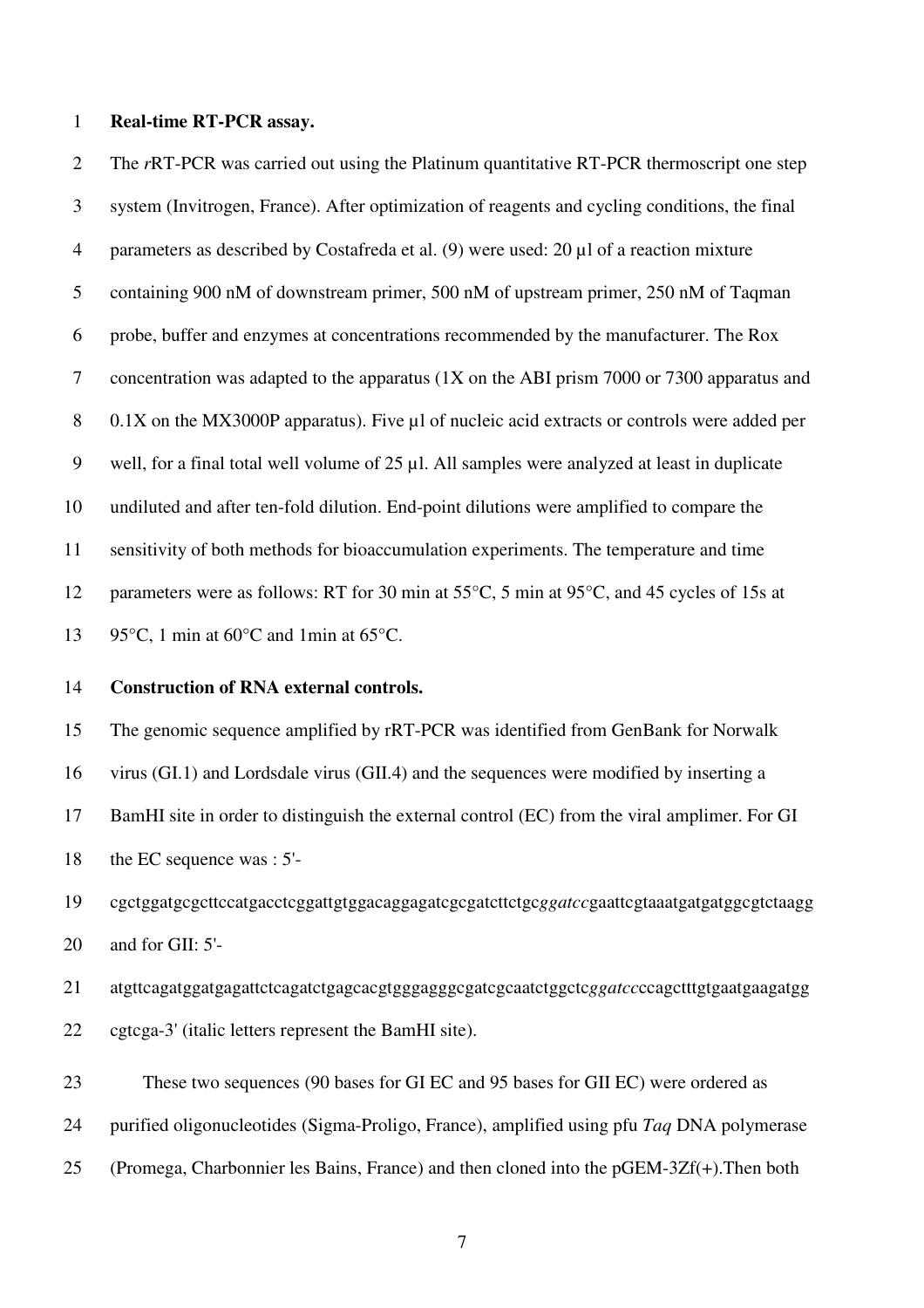1 vectors were transformed in *E. coli* and transformant clones were screened. Plasmids were 2 extracted, linearized, and *in vitro* transcribed using the Promega riboprobe system. After 3 DNAse treatment, RNA standards were purified and quantified by optical density 4 at 260 nm and end point real-time RT-PCR detection.

#### 5 **Construction of quantification standards.**

6 For GI, parts of the two first open reading frames (nt 146-6935) of the Norwalk virus

7 (Genbank M87661) were cloned in the pCRII TOPO (Invitrogen) vector. For GII, the

8 sequence between nucleotide 4191 and 5863 of the Houston virus (Genbank EU310927) was

9 cloned into the same vector. Both vectors were transformed in *E.coli* and transformant clones

10 were screened. The *in vitro* transcription was performed on linearized plasmid samples using

11 the Promega riboprobe system. After DNAse treatment, RNA was purified and quantified by

12 optical density at 260 nm  $OD<sub>260</sub>$  (10).

## 13 *r***RT-PCR controls and quantification.**

14 The Cycle threshold  $(C_T)$  was set manually at 0.1 and was always on the logarithmic portion 15 of the amplification curve and was distinguishable from the background fluorescence.

16 *Extraction efficiency*: after extraction of samples seeded with the mengovirus, undiluted and

17 ten-fold diluted extracts were subjected to  $rRT-PCR$  for mengovirus. The  $C_T$  value of the

18 sample was compared to the Ct value of the positive control used in the extraction series, and

19 to a standard curve made by end point dilution. This difference ( $\Delta C_T$ ) was used to determine

the extraction efficiency, using the equation  $100e^{-0.6978\Delta CT}$  (9).

21 *rRT-PCR efficiency*: samples were amplified with the EC for GI and GII. Equal volumes (2.5

22 µl) of the EC and the sample were mixed and amplified as described. One hundred to one

23 thousand RNA copies were used to evaluate for the presence of amplification inhibitors that

24 might prevent detection of low virus concentrations in shellfish extracts. The  $\Delta C_T$  value was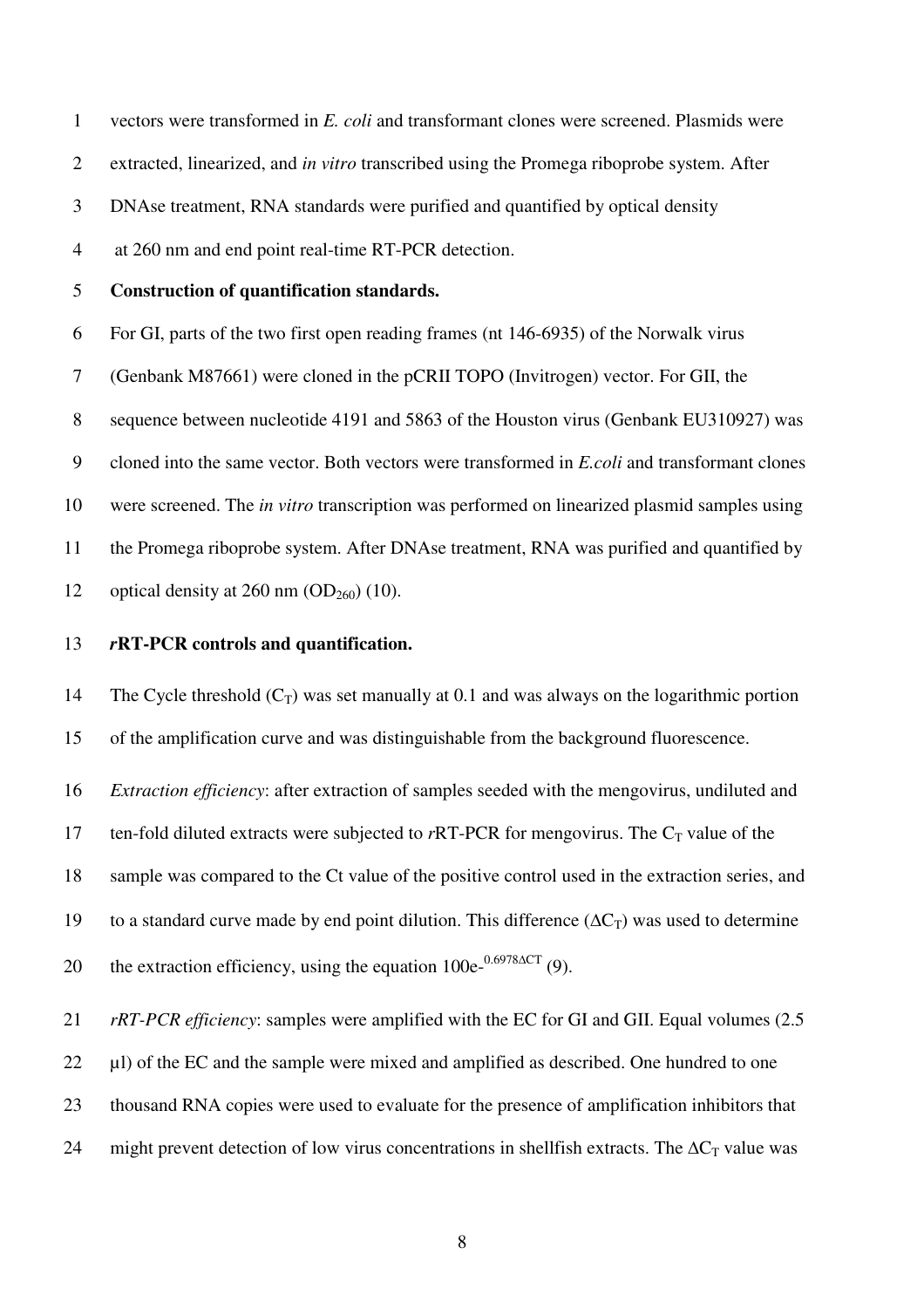1 obtained by subtracting the  $C_T$  value obtained for the sample to the  $C_T$  value of he uninhibited 2 control (RNA EC mixed with RNA-free water) on the same plate and used to estimate the 3 amplification efficiency expressed in %. Some NoV-containing samples could not be 4 evaluated as they yielded RT-PCR efficiencies greater than 100%; however, no more than 5 partial sample inhibition could be present since viral RNA was detected.

6 *Quantitation*: the number of RNA copies present in each positive evaluable sample was 7 estimated by comparing the sample  $C_T$  value to standard curves. The final concentration was 8 then adjusted based on the volume of nucleic acids analyzed and reported per g of DT. For 9 some samples, virus concentration was expressed uncorrected or corrected by taking into 10 account the extraction efficiency, but no adjustment was made for *r*RT-PCR efficiency.

## 11 **RESULTS**

## 12 *r***RT-PCR optimization.**

13 To enhance sensitivity of the *r*RT-PCR, standard conditions (short cycle) as recommended by 14 the manufacturer and optimized conditions (long cycle) were compared using viral RNA 15 extracted from stool. The long cycle and optimized concentrations improved the sensitivity 16 for both genogroups from one to three  $C_T$  for detection of viral RNA purified from naturally 17 contaminated shellfish (data not shown). The long cycle conditions were used for all the 18 experiments presented here.

#### 19 **Methods comparison using bioaccumulated oysters.**

20 Bioaccumulated oysters were analyzed by both methods in triplicate (except for the GI 21 bioaccumulation experiment, as an insufficient amount of digestive tissues were recovered 22 and method B was only performed in duplicate) (Table 1). For all experiments, undiluted and 23 ten-fold diluted nucleic acids were analyzed in duplicate and were used for quantification.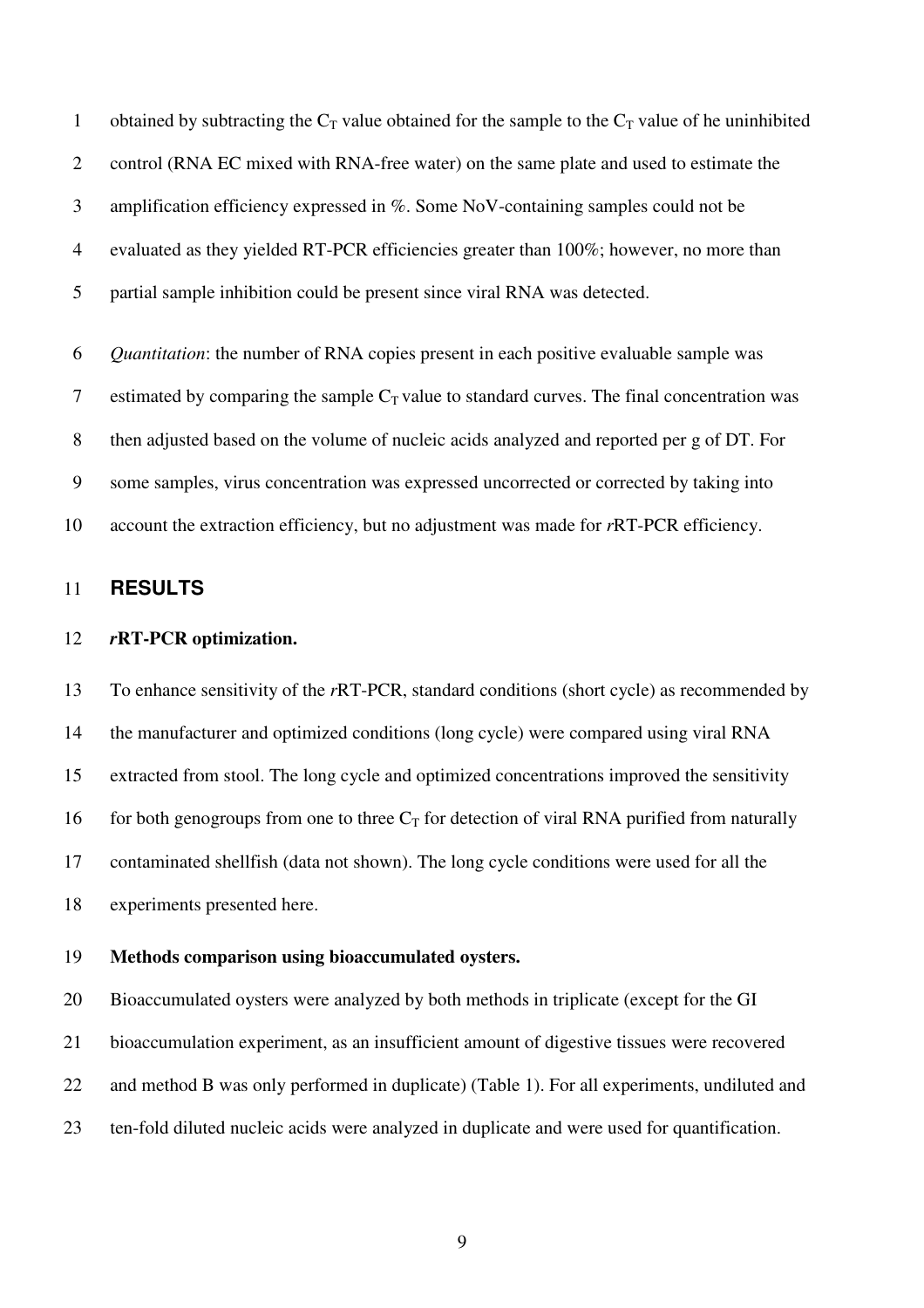1 Both methods gave the same concentration for GI or GII NoV bioaccumulated oysters at high 2 concentrations.

3 For shellfish exposed to low concentrations of GII NoV, triplicate nucleic acid extractions 4 were analyzed in triplicate undiluted and diluted ten-fold  $(18 C_T)$  values). Both methods gave 5 reproducible results as demonstrated by mean  $C_T$  values and standard deviation, although 6 method A was less likely to completely remove substances that interfered with target 7 amplification (data not shown). Virus concentrations in oyster tissues were similar when they 8 were calculated using mean  $C_T$  values obtained with undiluted nucleic acids in method B and 9 with ten-fold diluted nucleic acids in method A (to eliminate the impact of inhibitors) (Table  $10 - 1$ .

11 End point dilutions were performed on extracts from oysters bioaccumulated with GI or GII 12 NoVs to compare detection limits of the two methods. For GI NoVs, both methods were able 13 to detect ~100 copies/g of DT (five positive Ct values among 10 replicates for method A and 14 six among 10 for method B). For GII as few as ten copies / g of DT were detected: two 15 positive Ct values among 10 replicates for method A and four positive Ct values among 10 16 replicates for method B.

#### 17 **Methods comparison using naturally contaminated samples.**

18 Sixty-three samples collected from the field were analyzed using both methods. Removal of 19 inhibitors was evaluated using RNAs EC both for GI and GII with undiluted and ten-fold 20 diluted nucleic acids. Both methods had amplification efficiencies of more than 91% (data not 21 shown). For NoV detection, identical results were found for 39 (62%) of the samples. 22 Seventeen samples were positive for NoV (GI and/or GII) and 22 were negative by both 23 methods. GI NoVs were found in 12 (41%) samples with method A and in 25 (86%) samples 24 using method B. GII NoVs were identified in 14 (58%) samples with method A and in19 25 (79%) samples with method B. The geometric mean GI NoV concentrations for the 12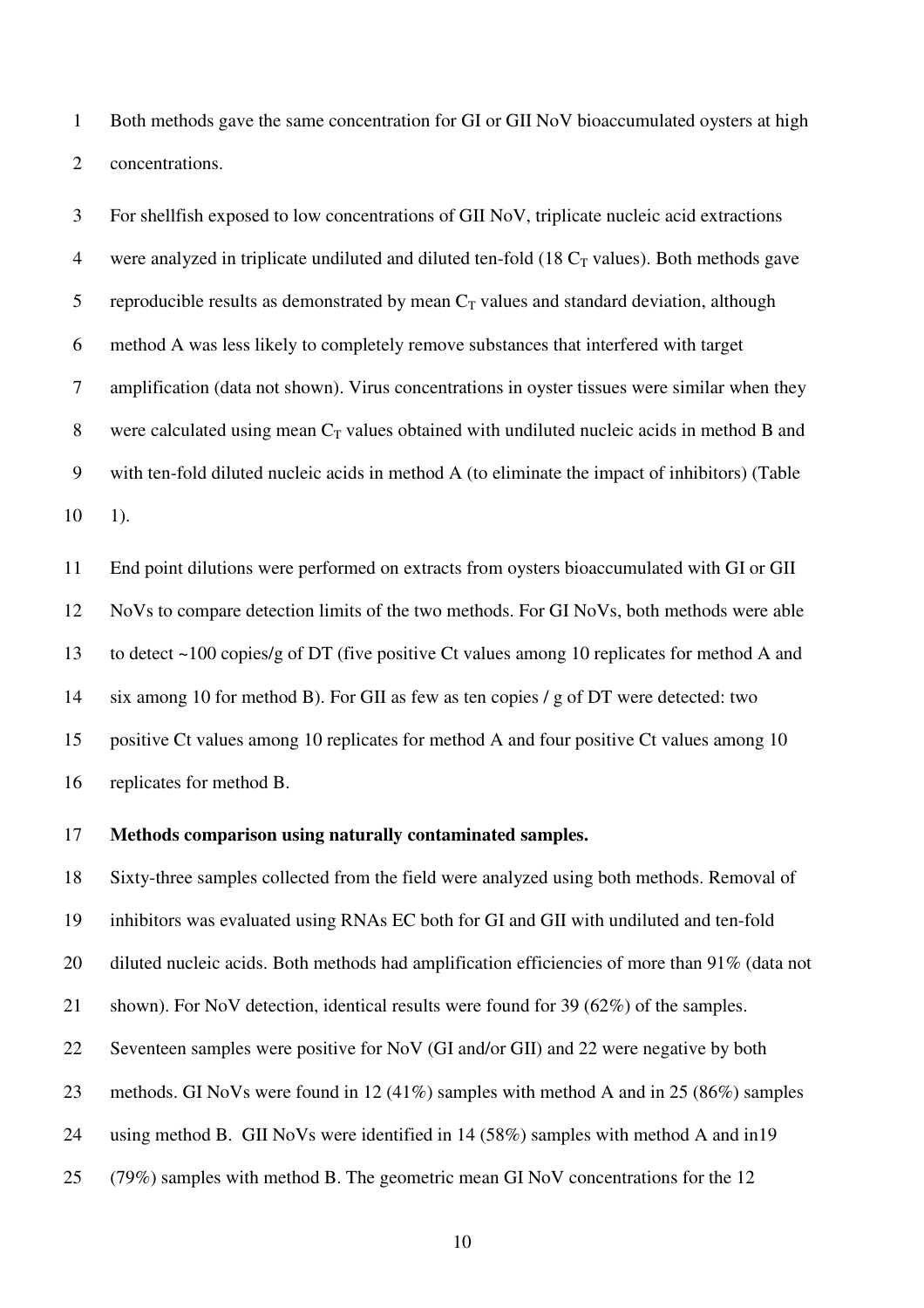1 samples identified by method A and the 25 samples identified by method B were similar (3.9  $x = x10^2$  RNA copies /g DT and 1.9 x 10<sup>2</sup> RNA copies /g DT, respectively). The geometric mean 3 GII NoV concentration for the 14 samples identified using method A were higher than for the 4 19 samples identified using method B  $(1.2x10^2$  RNA copies /g DT and 1.9x 10<sup>1</sup> RNA copies 5 /g DT, respectively).

#### 6 **Reproducibility of quantitation on naturally contaminated samples.**

7 To evaluate whether the observed differences between the two methods might be explained 8 by uneven distribution of the virus within the sample or by sample inhibition, six naturally 9 contaminated samples were analyzed in triplicate in separate extraction experiments (Table 10 2). None of the samples showed significant evidence of inhibition (% of RT-PCR efficiency 11 varied from 89 to 99.6 for GI and 92.17 to 103.7 for GII). No GI NoVs were detected in any 12 of the three replicates for two samples while one or two of the replicates were positive for the 13 other four samples. In contrast, all replicates gave the same result for four samples (one 14 negative and three positive) in the GII NoV assay, and the other two samples had one or two 15 replicates positive. These results suggest that either there is a heterogeneous distribution of 16 virus within naturally contaminated samples or that the variability is due to the presence of 17 very low concentrations of virus, as demonstrated by the detection of positive samples that 18 were too close to the limit of detection for quantification.

## 19 **Validation of Mengovirus extraction control.**

20 Oysters were bioaccumulated with known amounts of GI or GII NoV and with or without 21 mengovirus also added. Extraction was then performed using method B (PEG/Nuclisens), 22 adding mengovirus when it had not been added during bioaccumulation. After extraction, 23 mengovirus rRT-PCR was performed to evaluate the extraction efficiency (Table 3). 24 Extraction efficiency averaged 20% (range 10-37%) for the GI NoV bioaccumulation studies 25 and averaged 34% (range 30-37%) for the GII NoV bioaccumulation studies. Thus, corrected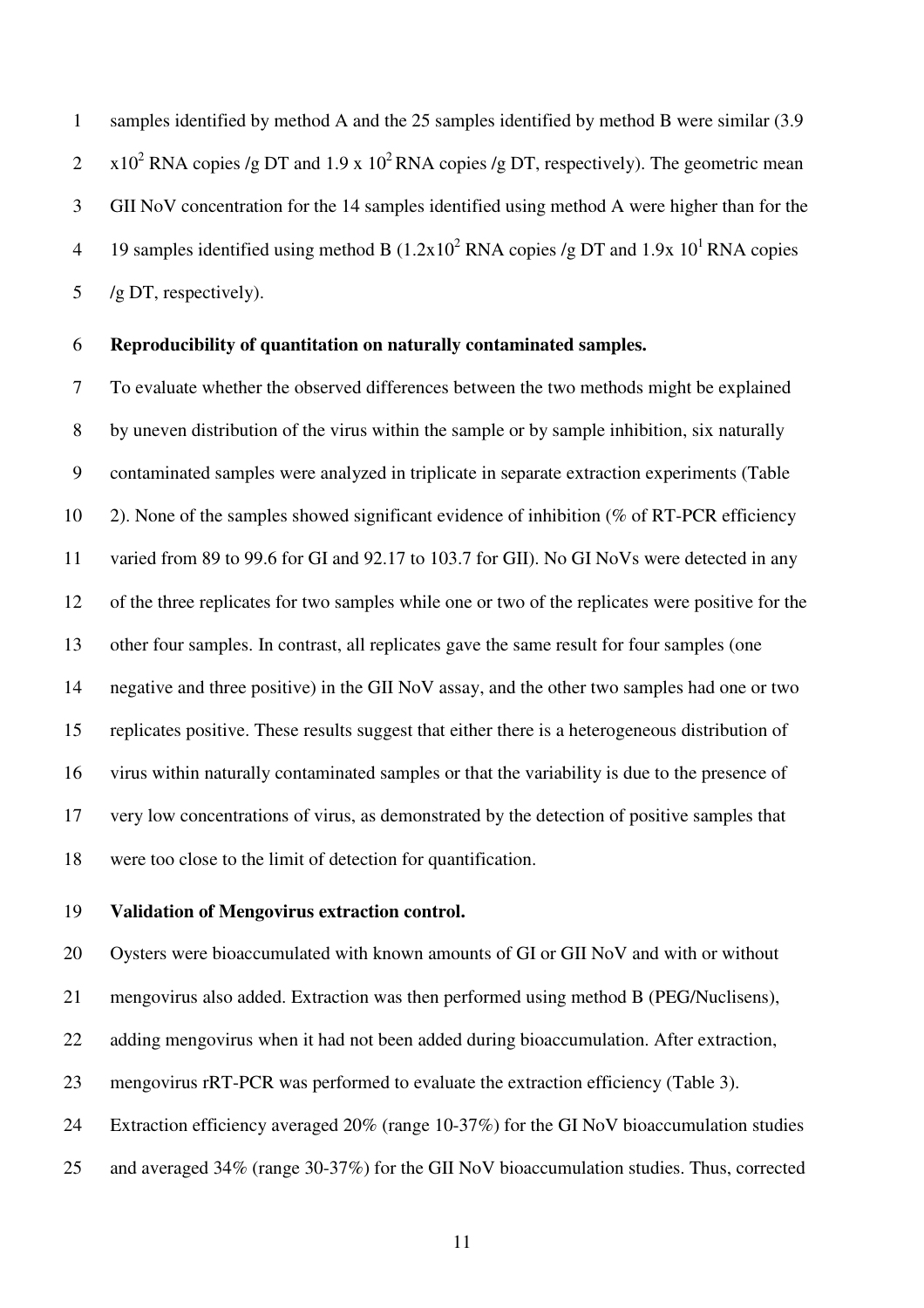1 NoV concentrations were three- to five-fold higher than the measured values. Even after 2 correcting for extraction efficiency, only 23-28% of the NoV placed in the bioaccumulation 3 tank was present in the digestive tissues harvested from the oysters.

4 Mengovirus was bio-accumulated with GI or GII strains to evaluate its behavior compared to 5 NoV. These experiments were performed together with the GI or GII NoV bioaccumulation 6 experiments on the same oysters and hence the extraction efficiencies could not be calculated 7 as before. Uncorrected mengovirus concentrations were 16-32% of that expected based upon 8 virus input, and the majority of the input virus could be accounted for if the same extraction 9 efficiency correction factors were applicable. In contrast, only 2-7% (not corrected for 10 extraction efficiency) of the input NoV placed in the bioaccumulation tank was present in the 11 digestive tissues harvested from the oysters (Table 3).

#### 12 **Analysis of naturally contaminated sample and quantification.**

13 One hundred oyster samples collected from different areas in France, suspected to be 14 contaminated, were analyzed using method B and adding mengovirus to evaluate extraction 15 efficiency. The extraction was repeated for samples in which the mengovirus extraction 16 efficiency was lower than 10%. The average extraction efficiency was 37.1%, varying from 17 10.1 to 124%. Fifty-five of these samples were negative and 45 were positive for NoV (GI 18 and/or GII). The average extraction efficiency for positive samples was 38.6%, varying from 19 10.8 to 95.9%. Ten samples were positive for both GI and GII NoVs, nine for GI NoVs only 20 and 26 for GII NoVs only (Table 4). The geometric mean concentrations for GI and GII 21 NoVs, corrected for extraction efficiency, were 1300 and 525 RNA copies /g of DT, 22 respectively.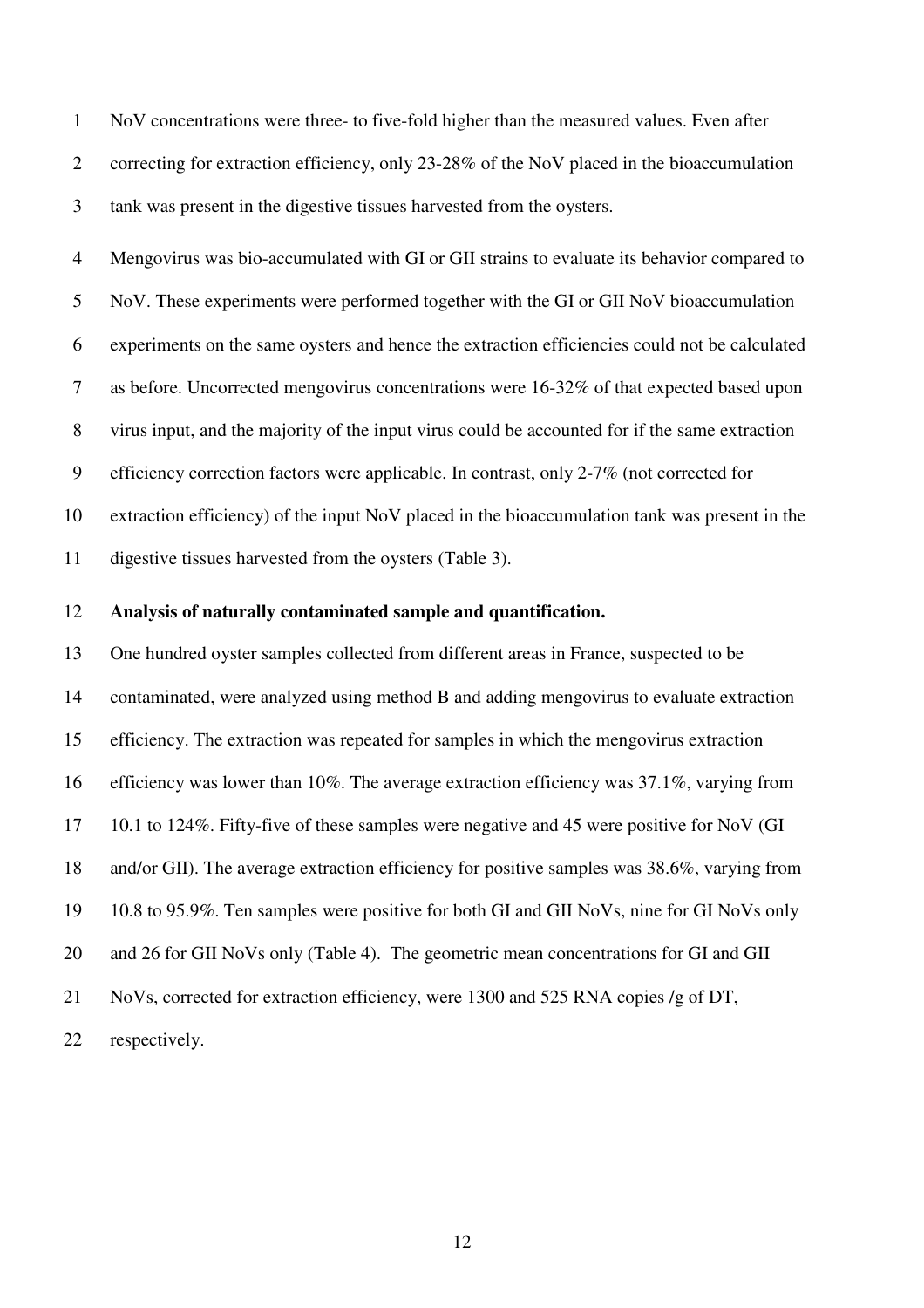#### 1 **DISCUSSION**

2 The low virus concentrations present in shellfish requires the use of methodologies 3 that efficiently recover viruses from shellfish tissues and that yield purified nucleic acid 4 preparations that are devoid of inhibitors of RT-PCR. In shellfish, the greatest concentrations 5 of human enteric viruses are found in the stomach and digestive diverticula (34). Therefore, 6 we decided to specifically target these tissues for analysis (2). This approach presents several 7 advantages in comparison with testing whole shellfish: it is a less time-consuming procedure, 8 it results in increased test sensitivity, and it is associated with a decrease in the sample-9 associated interference with RT-PCR. Based on these observations we developed a sensitive 10 method in which virus is concentrated using polyethylene glycol precipitation and nucleic 11 acids are extracted using a proteinase K digestion, and this methods has been successfully 12 applied in collaborative trials, environmental studies and outbreak investigations (3, 17-19, 13 23, 32). An important limitation of this method has been its large number of steps, especially 14 for the nucleic acid purification, making this approach labor-intensive and time consuming. 15 We developed a streamlined method that uses a commercial kit for nucleic acid detection that 16 performs at least as well for virus detection as our previous method when applied to shellfish 17 contaminated with noroviruses naturally or by bioaccumulation.

18 The nucleic acid extraction kit is a modification of the Boom method (7) and allows good 19 recovery of viral nucleic acids and efficient removal of inhibitors. Several other studies have 20 been reported that utilize this approach for analysis of shellfish, food and environmental 21 waters (9, 11, 31, 33, 36). One major advantage of this kit is that it allows the analysis of up 22 to one ml of shellfish concentrate. Beside this large volume, the use of paramagnetic silica 23 facilitates washes, the extraction is fast and the availability of pre-mixed reagents is 24 convenient for reproducibility. We compared different paramagnetic silica available on the 25 market using our own reagents or Nuclisens kit reagents and found no difference in recovery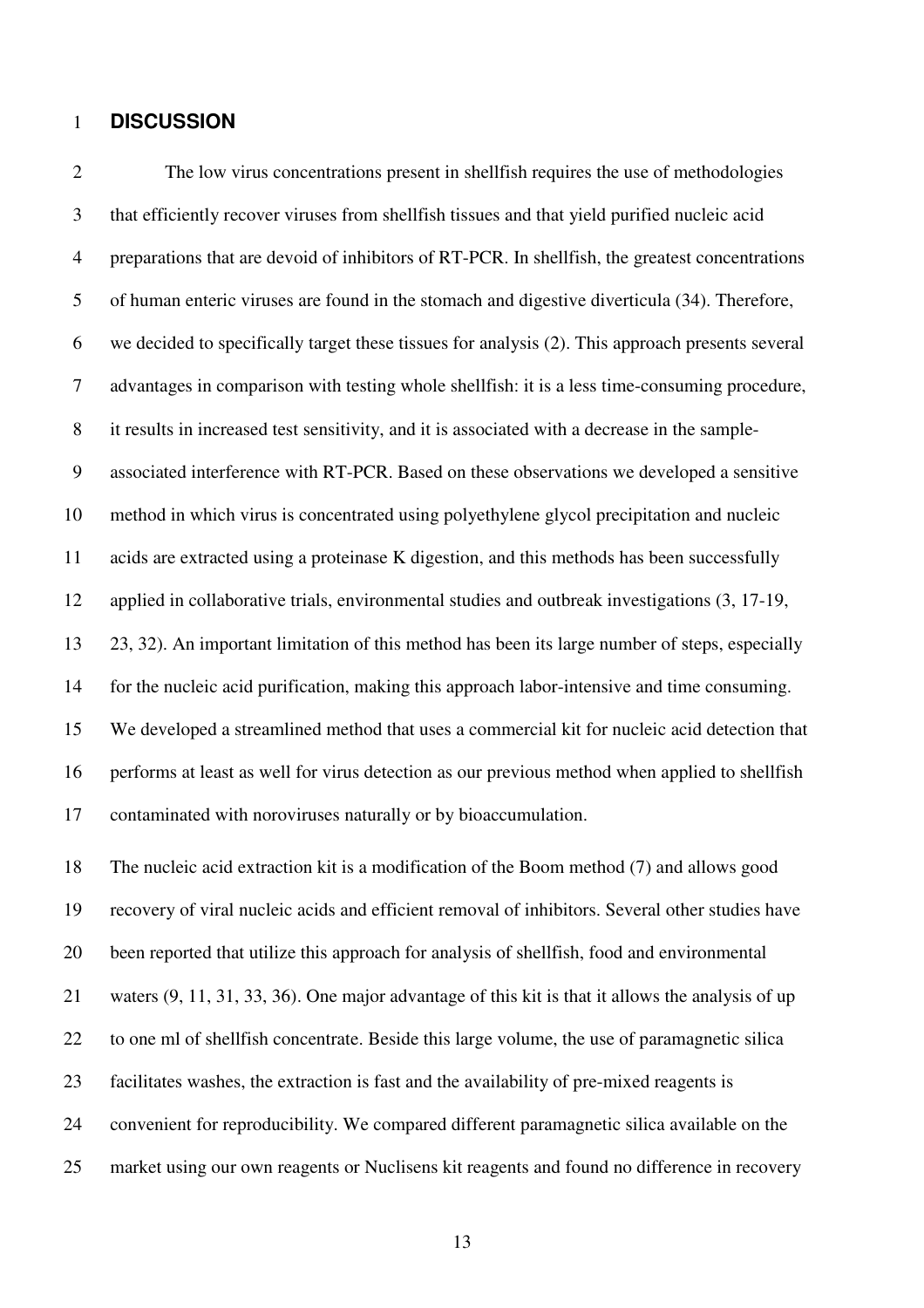1 (data not shown). The only modification we made to the manufacturer's protocol was to 2 prolong the first incubation step to 30 min in a water bath at 56°C instead of 10 min. at room 3 temperature, as it increased the nucleic acid recovery. Overall, without including the costs 4 associated with the dissection step, and any consideration for personnel costs, we estimated 5 the cost for the different steps of both methods taking into account the tubes, tips, reagents. 6 The first part of the procedure up to the PEG pellet took about 2.5 hours and the cost for six 7 samples is approximately 7 euros. Then, method A took about 5 hours and cost approximately 8 12 euros, whereas method B took about 1.5 hours and cost 42 euros.

9 No differences in assay performance were observed when we compared our old method to the 10 newly modified version when bioaccumulated shellfish were evaluated. In shellfish that were 11 contaminated with norovirus by bioaccumulation, virus contamination appeared to be 12 homogenous (no variability between replicates). However, this was not the case for naturally 13 contaminated oyster samples. There was some variability between samples in the detection of 14 NoV-contamination. Also, the kit-based method detected more NoV-contaminated samples 15 than the older method. During bioaccumulation all oysters are exposed to contaminated water 16 for 24 hours and under controlled circumstances. The variability seen in oysters collected 17 from the field, especially following accidental contamination, may be explained in part by 18 shorter exposure times and varying conditions that affect oyster feeding such that the 19 exposure of individual shellfish to virus is more heterogeneous. Another possibility is that the 20 variability observed is due to the low levels of virus contamination that are close to the limit 21 of detection. To address this latter possibility, tissues from several oysters can be analyzed 22 simultaneously. The 1.5 g of digestive tissues analyzed in this method represents 23 approximately three to four oysters. A possible future improvement could be to increase the 24 sample size up to six oysters, which is the number of oysters served in restaurant.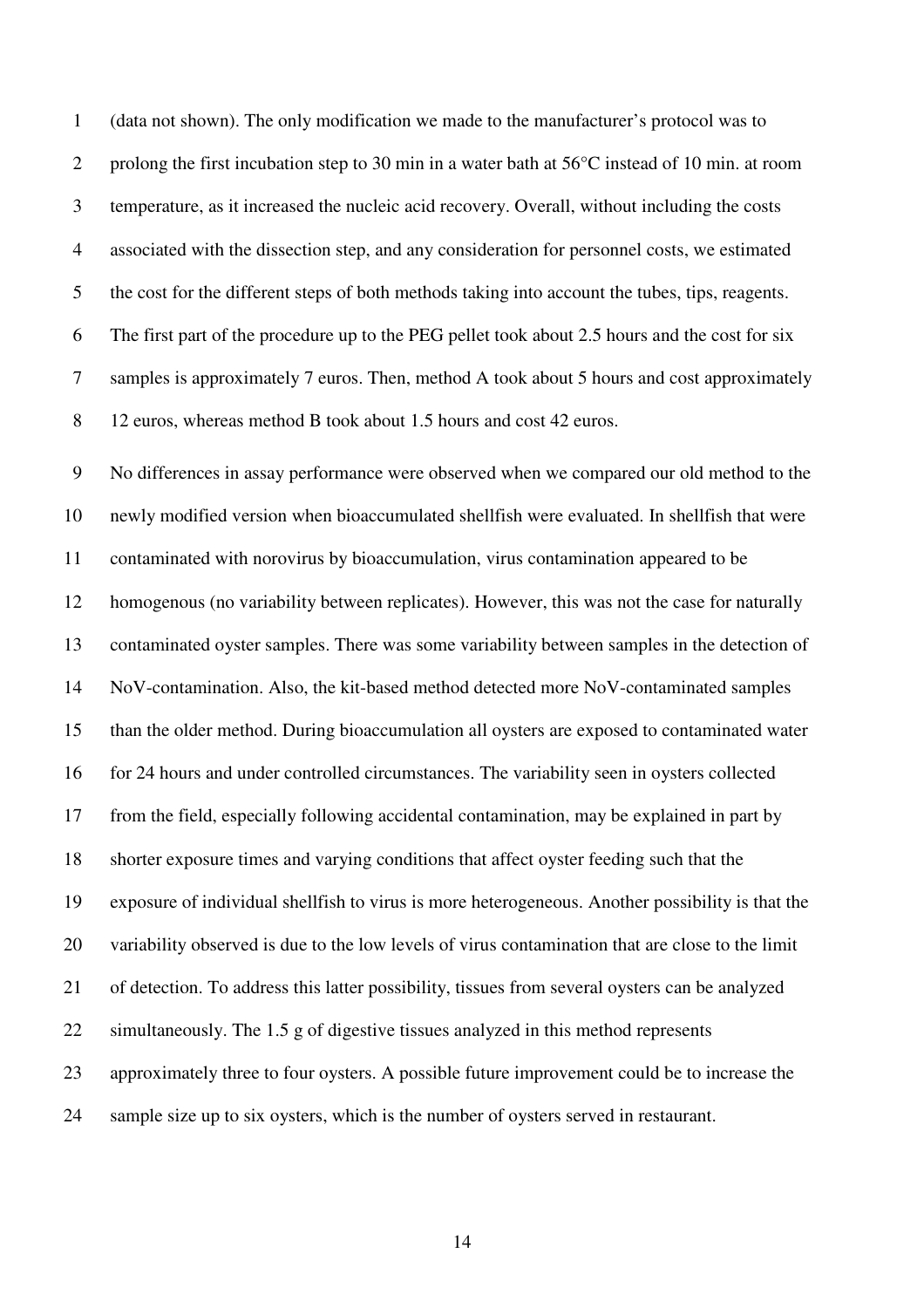1 A number of investigators have proposed the addition of an external virus to a sample as a 2 control to measure extraction efficiency of molecular virus detection methods used (9, 12, 3 30). Based on the work reported by Costafreda et al. (9), we used mengovirus strain  $MC_0$  as a 4 control for extraction efficiency. Mengovirus, a *Picornaviridae* family member, was initially 5 proposed as a control for hepatitis A virus detection methods based on structural 6 characteristics shared by the target virus  $(9)$ . For NoV, a number of other viruses have been 7 proposed within *Caliciviridae* family (feline, canine or murine strains). However, differences 8 in behavior and resistance to inactivation among these viruses make the selection of a control 9 difficult (5, 16). Advantages of mengovirus are that it is unlikely to naturally contaminate 10 shellfish, it is non-pathogenic for humans and it can be grown in cell culture. The use of a 11 single extraction control for different enteric viruses that may be detected in shellfish or other 12 type of food is also considered to be important for method standardization (European working 13 group CEN/Tag4) and for comparisons between different laboratories. To fully evaluate 14 mengovirus behavior compared to norovirus we performed bioaccumulation studies with 15 these viruses. Mengovirus was bioaccumulated as norovirus and was successfully recovered 16 as the GI or GII strains. This is a strong argument in favor of mengovirus as a candidate for 17 norovirus extraction efficiency control.

18 For bio-accumulation experiments, about 10% of the virus added to the tank was detected in 19 oysters. Approximately 0.5 log10 of the virus lost is attributable to the efficiency of the 20 extraction method. The remaining loss may be due to several other factors. Few data are 21 available on precise quantification after bioaccumulation but it is likely that some viruses may 22 be found on tank walls or even on shell (6, 28). Also as shown previously digestive tissues 23 concentrate most viruses but not all (1, 34). The efficiency of virus concentration may also 24 decrease with increasing virus input, as suggested by comparing the mengovirus and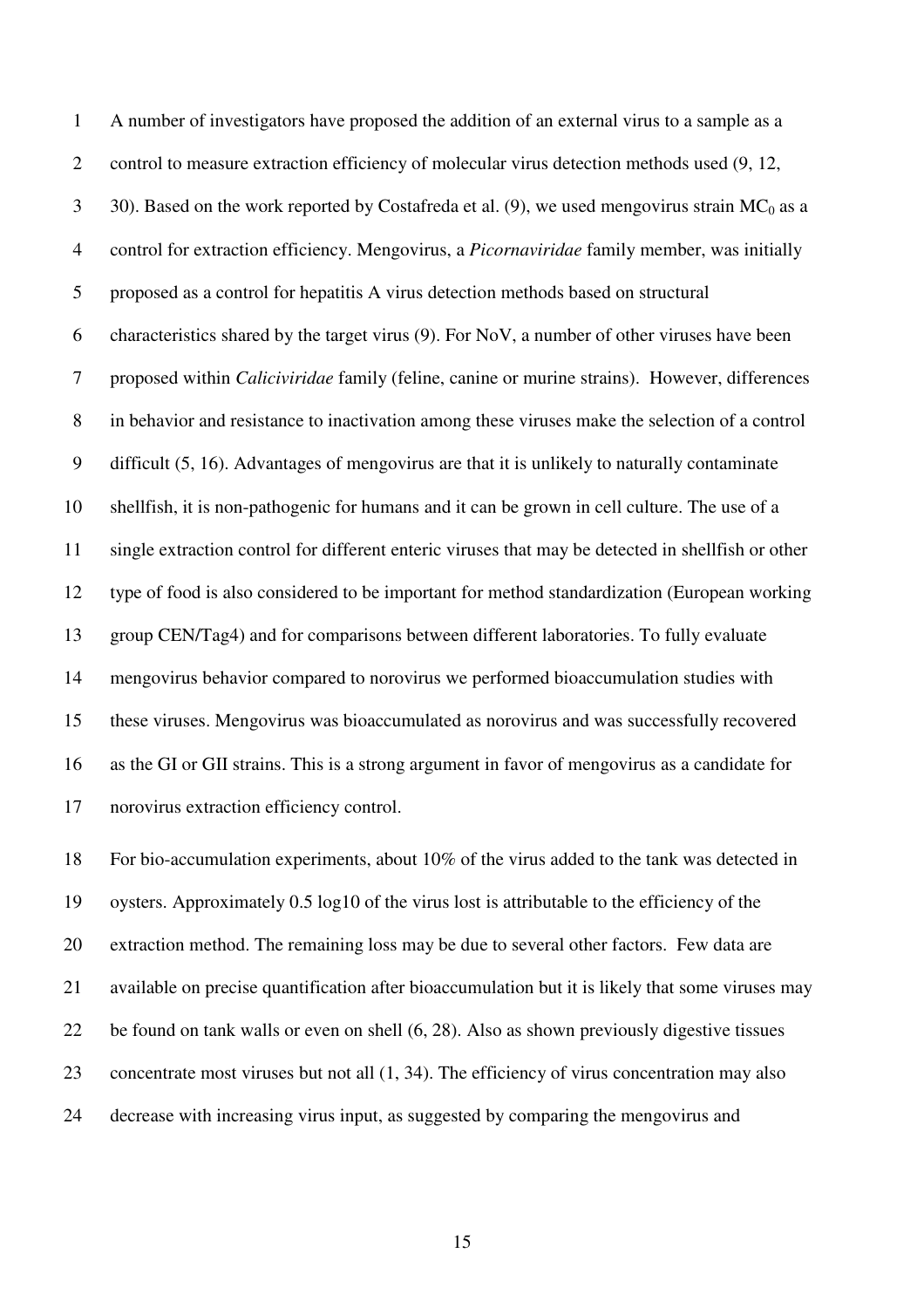1 norovirus recoveries. So taking into account all these parameters we believe that the method 2 presented here reflects correctly the amount of viruses present in the contaminated oysters. 3 The modified method (method B), including mengovirus as an extraction efficiency, was used 4 to analyze samples collected from area suspected to be contaminated (class B area according 5 to European regulation, 91/492/EC) to enhance the chance of virus detection. Using this 6 method we expressed the concentration for one sample as a minimum and a maximum level 7 (if extraction efficiency is taken into account), that may constitute a reliable approach to 8 estimate NoV concentration. Beside the report from Costafreda et al. (9), no other studies 9 report the integration of extraction efficiency in quantitative virus estimates. Nishida et al. 10 (30) used echovirus to monitor for efficiency of nucleic acid extraction but they did not 11 consider it for quantitation. They observed virus concentrations (between 100 to 1000 12 copies/g of digestives tissues) in the same range as what we report here and in a previous 13 analysis of shellfish implicated in an outbreak (18, 19, 23). GI NoVs were detected in 19% of 14 the samples, and GII NoVs in 36%. The prevalence of GI NoVs is surprising if one considers 15 that most of strains circulating in humans are GII NoVs, with GII.4 being predominant (4, 16 25). Several previous reports have observed a similarly high prevalence of GI NoV strains in 17 shellfish, and in shellfish-related outbreaks (11, 13, 14, 18, 19, 30). GI NoV strains also are 18 detected frequently in treated sewage or surface waters (10, 15, 29). The higher than expected 19 prevalence of GI NoVs in the environment may be due to a greater resistance of GI strains to 20 inactivation, and in shellfish it may be due to specific binding of GI strains to oyster tissues 21 (10, 20).

22 The direct detection of viral human pathogens has become the most reliable manner for 23 documenting viral contamination of shellfish. Although previously described methods are 24 sensitive and reproducible, these methods were labor-intensive and took several days to 25 complete. The adaptation of these methods to utilize readily available reagents has become a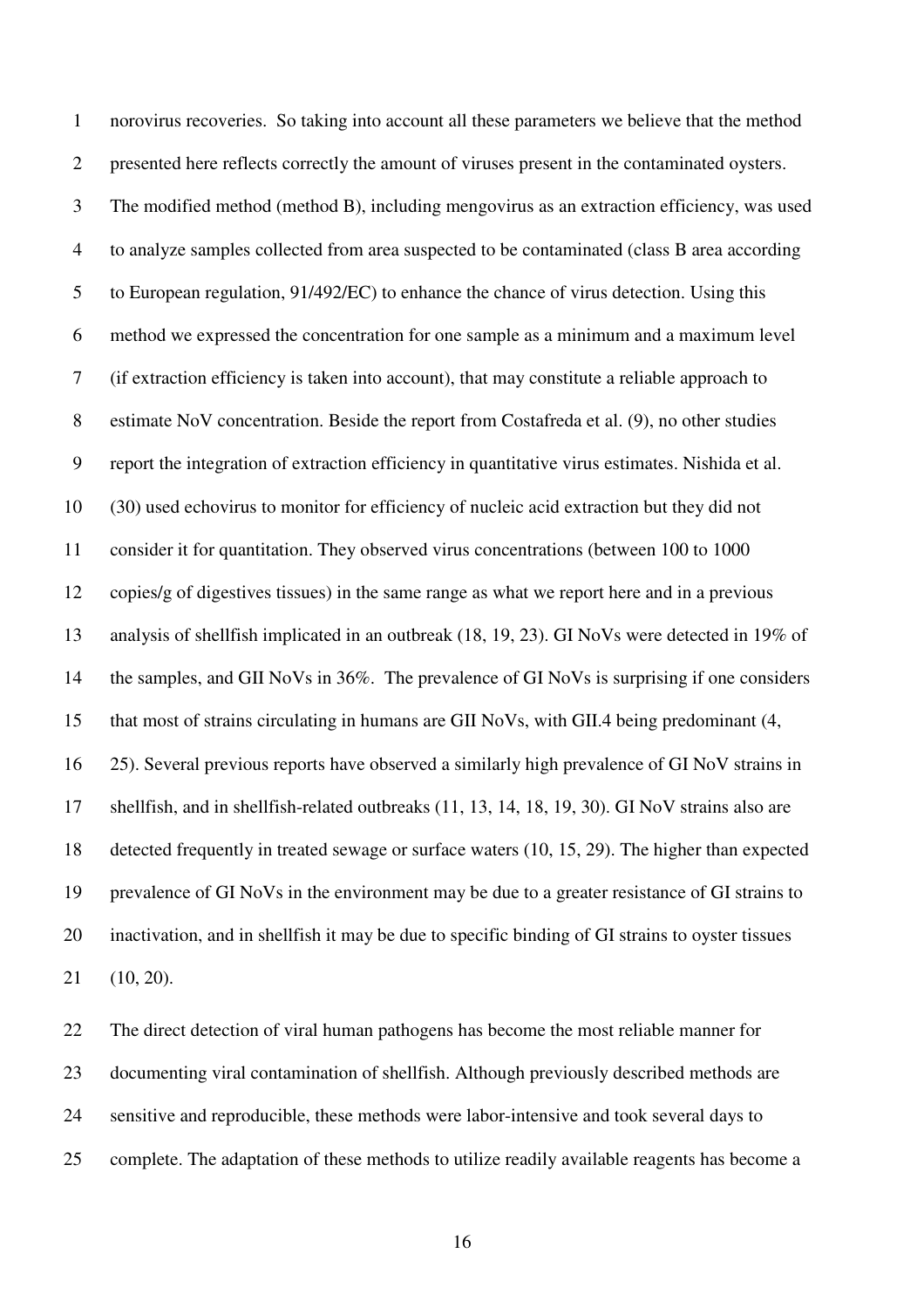1 priority. We show that use of a commercially available extraction kit (method B) can be 2 applied to the detection of noroviruses in shellfish without loss of assay sensitivity. The use of 3 a kit, that can even be used with an automated apparatus, and *r*RT-PCR constitute a major 4 step for standardization. This approach is important for food safety and is under evaluation for 5 European Regulation. Moreover this approach, in conjunction with quality assurance control 6 will help to analyze more precisely the level of virus contamination in food, and thus will 7 contribute to reduce shellfish borne outbreaks.

8

#### 9 **Acknowledgments**

10 We thank Joanna Krol, Larissa Haugarreau and Jean-Claude Le Saux for advice, discussion 11 and technical assistance. We are grateful to Rosa Pinto for her helpful advise. This study was 12 partially supported by the European Community SeafoodPlus project (Food-CT-2004- 13 506359, Rephepa) and Ifremer.

#### 14 **REFERENCES**

| 15 | 1. Abad, F.X., R. M. Pinto, R. Gajardo, and A. Bosch. 1997. Viruses in mussels: |
|----|---------------------------------------------------------------------------------|
| 16 | public health implications and depuration. J. Food Prot. 60: 677-681.           |

17 2. **Atmar, R. L., F. H. Neill, J. L. Romalde, F. Le Guyader, C. M. Woodley, T. G.** 

18 **Metcalf, and M. K. Estes.** 1995. Detection of Norwalk virus and hepatitis A virus in

- 19 shellfish tissues with the PCR. Appl. Environ. Microbiol. **61**:3014-3018.
- 20 3. **Atmar, R.L., F. H. Neill, C. M. Woodley, R. Manger, G. S. Fout, W. Burkhardt,L.**
- 21 **Leja, E. R. McGovern, F. Le Guyader, T. G. Metcalf, and M. K. Estes.** 1996.
- 22 Collaborative evaluation of a method for the detection of Norwalk virus in shellfish
- 23 tissues by PCR. Appl. Environ. Microbiol. **62**: 254-258.
- 24 4. **Atmar, R. L. and M. K. Estes.** 2006. The epidemiologic and clinical importance of
- 25 norovirus infection. Gastroenterol. Clin. N. Am. **35**:275-290.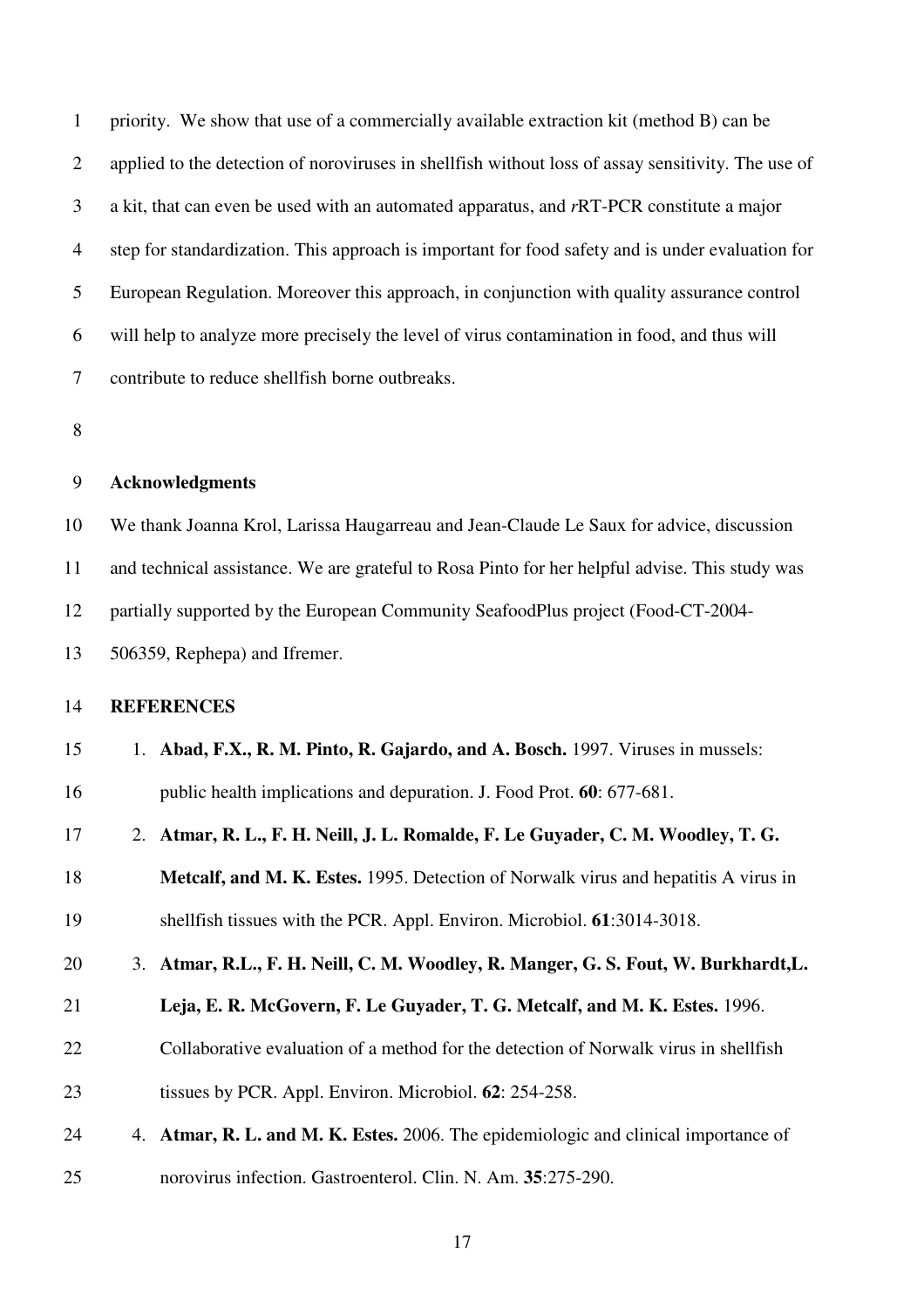| $\mathbf{1}$ | 5. Bae, J., and K. J. Schwab. 2008. Evaluation of murine norovirus, feline calicivirus,   |
|--------------|-------------------------------------------------------------------------------------------|
| $\mathbf{2}$ | poliovirus, and MS2 surrogates for human norovirus in a model of viral persistence in     |
| 3            | surface water and groundwater. Appl. Environ. Microbiol. 74: 477-484.                     |
| 4            | 6. Bedford, A.J., G. Williams, and A. R. Bellamy. 1978. Virus accumulation by the         |
| 5            | rock oyster Crassostrea glomerata. Appl. Environ. Microbiol. 35: 1012-1018.               |
| 6            | 7. Boom, R., C. J. A. Sol, M. M. M. Salimans, C. L. Jansen, P. M. E. Wertheim-Van         |
| 7            | Dillen, and J. Ven Der Noordaa. 1990. Rapid and simple method for purification of         |
| 8            | nucleic acids. J. Clin. Microb. 28 : 495-503.                                             |
| 9            | 8. Butt, A. A., K. E. Aldridge, and C. V. Sanders. 2004. Infections related to the        |
| 10           | ingestion of seafood. Part I: viral and bacterial infections. Lancet Infect. Dis. 4: 201- |
| 11           | 212.                                                                                      |
| 12           | 9. Costafreda, I., A. Bosch, and R. M. Pinto. 2006. Development, evaluation, and          |
| 13           | standardization of a real-time TaqMan reverse transcription-PCR assay for                 |
| 14           | quantification of hepatitis A virus in clinical and shellfish samples. Appl. Environ.     |
| 15           | Microbiol. 72:3846-3855.                                                                  |
| 16           | 10. da Silva, A., J-C. Le Saux, S. Parnaudeau, M. Pommepuy, M. Elimelech, and F. S.       |
| 17           | Le Guyader. 2007. Evaluation of removal of noroviruses during wastewater treatment,       |
| 18           | using real-time reverse transcription-PCR: different behaviors of genogroups I and II.    |
| 19           | Appl. Environ. Microbiol. 73:7891-7897.                                                   |
| 20           | 11. de Roda-Husman, A. M., F. Lodder-Verschoor, H. H. J. L. van der Berg, F. S. Le        |
| 21           | Guyader, H. van Pelt, W. H. M. van der Poel, and S. A. Rutjes. 2007. Rapid virus          |
| 22           | detection procedure for molecular tracing of shellfish associated with disease            |
| 23           | outbreaks. J. Food Prot. 70: 967-974.                                                     |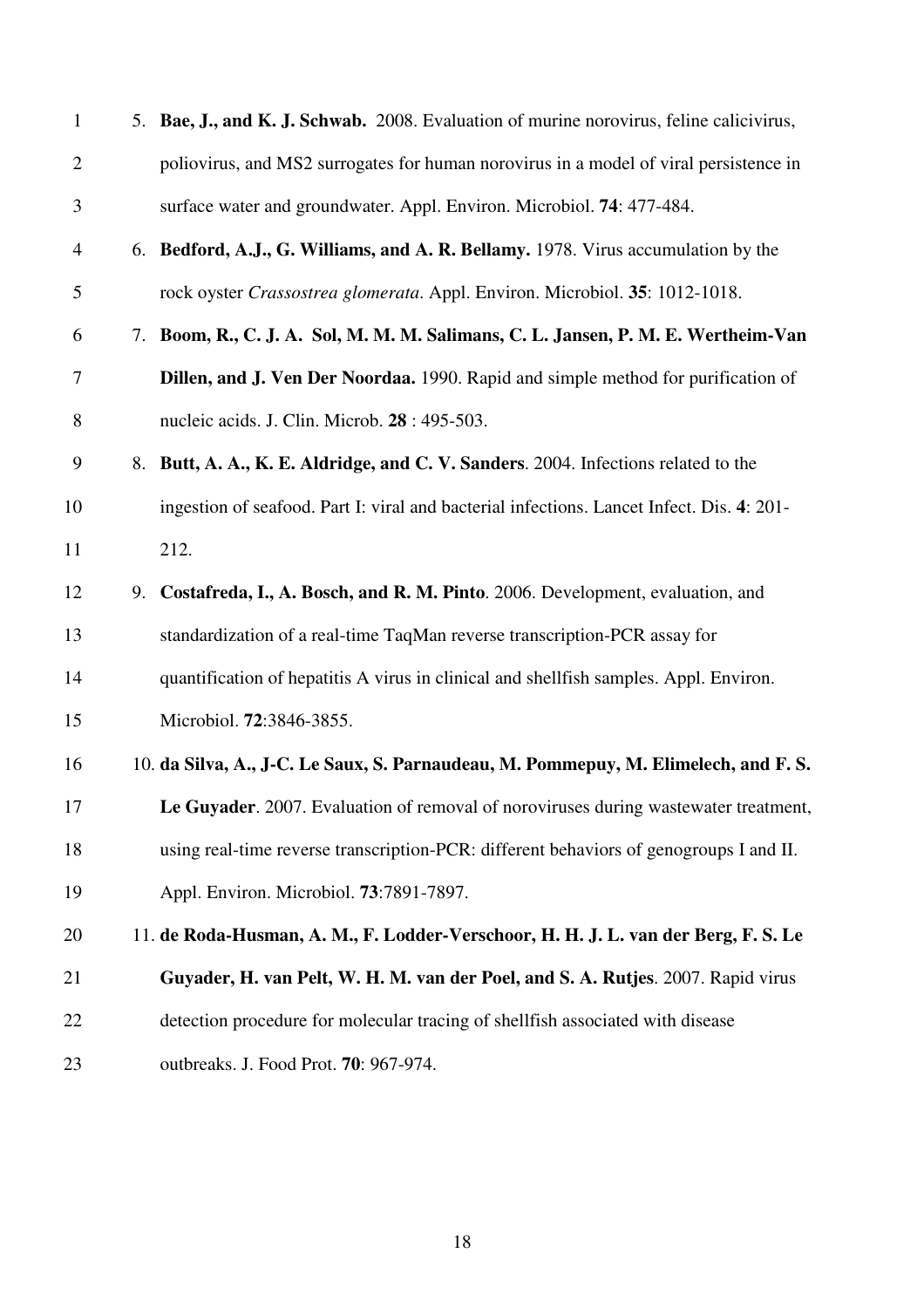| $\mathbf{1}$   | 12. Gregory, J. B., R. W. Litaker, and R. T. Noble. 2006. Rapid one-step quantitative    |
|----------------|------------------------------------------------------------------------------------------|
| $\mathbf{2}$   | reverse transcriptase PCR assay with competitive internal positive control for detection |
| $\mathfrak{Z}$ | of enteroviruses in environmental samples. Appl. Environ. Microbiol. 72:3960-3967.       |
| $\overline{4}$ | 13. Jothikumar, N., J. A. Lowther, K. Henshilwwod, D. N. Lees, V. R. Hill, and J.        |
| 5              | Vinje. 2005. Rapid and sensitive detection of noroviruses by using TaqMan based one-     |
| 6              | step reverse transcription-PCR assays and application to naturally contaminated          |
| 7              | shellfish samples. Appl. Environ. Microbiol. 71: 1870-1875.                              |
| 8              | 14. Kageyama, T., M. Shinohara, K. Uchida, S. Fukushi, F. B. Hoshino, S. Kojima, R.      |
| 9              | Takai, T. Oka, N. Takeda, and K. Katayama. 2004. Coexistence of multiple                 |
| 10             | genotypes, including newly identified genotypes, in outbreaks of gastroenteritis due to  |
| 11             | norovirus in Japan. J. Clin. Microbiol. 42:2988-2995.                                    |
| 12             | 15. Katayama, H., E. Haramoto, K. Oguma, H. Yamashita, A. Tajima, H., Nakajima,          |
| 13             | S. Ohgaki. 2008. One-year monthly quantitative survey of norovruses, enteroviruses,      |
| 14             | and adenoviruses in was tewater collect from six plants in Japan. Wat. Res. 42: 1441-    |
| 15             | 1448.                                                                                    |
| 16             | 16. Kingsley, D. H. 2007. An RNA extraction protocol for shellfish-borne viruses. J.     |
| 17             | Virol. Meth. 141:58-62.                                                                  |
| 18             | 17. Le Guyader, F. S., L. Haugarreau, L. Miossec, E. Dubois, and M. Pommepuy.            |
| 19             | 2000. Three-year study to assess human enteric viruses in shellfish. Appl. Environ.      |
| 20             | Microbiol. 66:3241-3248.                                                                 |
| 21             | 18. Le Guyader, F. S., F. H. Neill, E. Dubois, F. Bon, F. Loisy, E. Kohli, M.            |
| 22             | Pommepuy, and R. L. Atmar. 2003. A semi-quantitative approach to estimate                |
| 23             | Norwalk-like virus contamination of oysters implicated in an outbreak. Int. J. Food      |
| 24             | Microbiol. 87:107-112.                                                                   |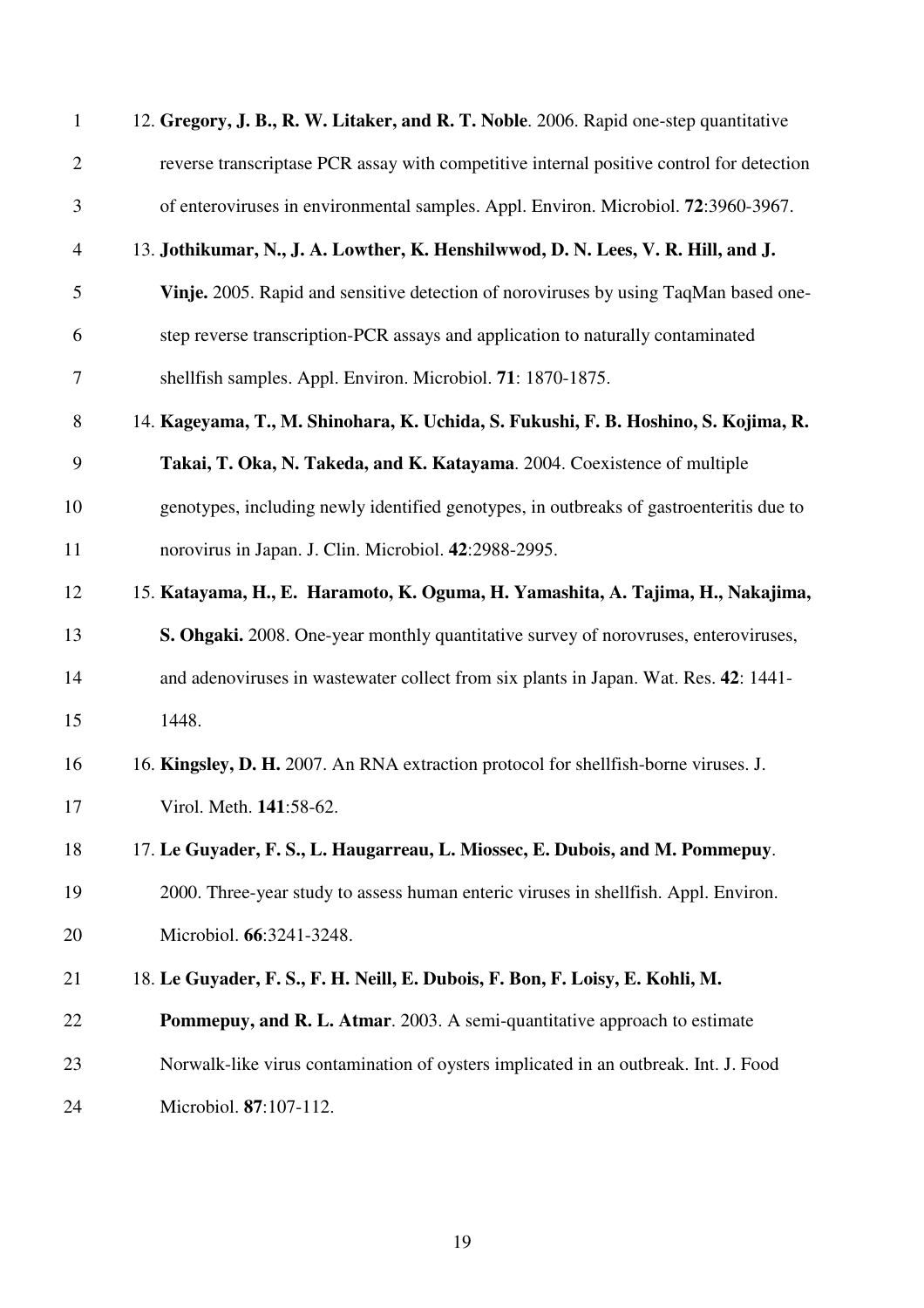| $\mathbf{1}$   | 19. Le Guyader, F. S., F. Bon, D. DeMedici, S. Parnaudeau, A. Bertone, S. Crudeli, A.     |
|----------------|-------------------------------------------------------------------------------------------|
| $\overline{2}$ | Doyle, M. Zidane, E. Suffredini, E. Kohli, F. Maddalo, M. Monini, A. Gallay, M.           |
| 3              | Pommepuy, P. Pothier and F. M. Ruggeri. 2006. Detection of multiple noroviruses           |
| 4              | associated with an international gastroenteritis outbreak linked to oyster consumption.   |
| 5              | J. Clin. Microbiol. 44:3878-3882.                                                         |
| 6              | 20. Le Guyader, F. S., F. Loisy, R. L. Atmar, A. M. Hutson, M. K. Estes, N. Ruvoen-       |
| 7              | Clouet, M. Pommepuy, and J. Le Pendu. 2006. Norwalk virus-specific binding to             |
| 8              | oyster digestive tissues. Emerg. Infect. Dis. 12:931-6.                                   |
| 9              | 21. Le Guyader, F. S., and R. L. Atmar. 2007. Viruses in shellfish, p 205-226. In A.      |
| 10             | Bosch (Ed.), Human viruses in water. Perspectives in Medical Virology, 17, Elsevier,      |
| 11             | Amsterdam, The Netherlands.                                                               |
| 12             | 22. Le Guyader, F. S., and R. L. Atmar. 2008. Binding and inactivation of viruses on      |
| 13             | and in food, with a focus on the roles of the matrix, p. 189-208. In: M. Koopmans, A.     |
| 14             | Bosch and D. Cleaver (ed.), Food-borne viruses : progress and challenges,. ASM Press,     |
| 15             | Washington, D.C.                                                                          |
| 16             | 23. Le Guyader, F. S., J-C. Le Saux, K. Ambert-Balay, J. Krol, O. Serais, S.              |
| 17             | Parnaudeau, H. Giraudon, G. Delmas, M. Pommepuy, P. Pothier, and R.L.                     |
| 18             | Atmar. 2008. A French oyster-related gastroenteritis outbreak: Aichi virus, norovirus,    |
| 19             | astrovirus, enterovirus and rotavirus all involved in clinical cases. J. Clin. Microbiol. |
| 20             | 46: JCM1044-08                                                                            |
| 21             | 24. Loisy, F., R. L. Atmar, P. Guillon, P. Le Cann, M. Pommepuy, F. S. Le Guyader.        |
| 22             | 2005. Real-time RT-PCR for norovirus screening in shellfish. J. Virol. Methods 123: 1-    |
| 23             | 7.                                                                                        |
| 24             | 25. Lopman, B., M. Zambon, and D.W. Brown. 2008. The evolution of norovirus, the          |
| 25             | 'gastric flu'. PlosMed. 5:e42-e45.                                                        |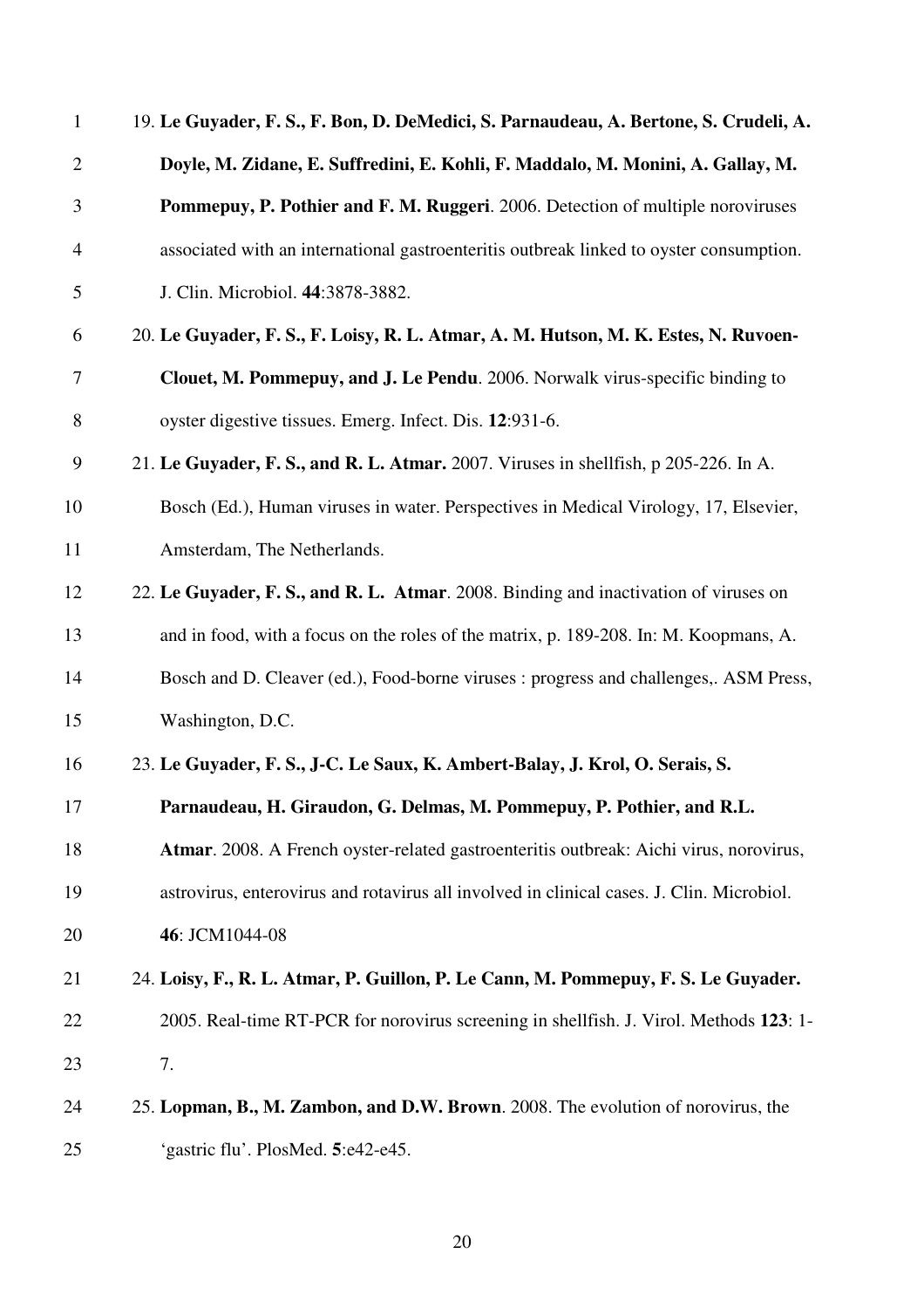| $\mathbf{1}$   | 26. Martin, L. R., G. M. Duke, J. E. Osorio, D. J. Hall, and A. C. Palmenberg. 1996.   |
|----------------|----------------------------------------------------------------------------------------|
| $\mathbf{2}$   | Mutational analysis of the mengovirus $poly(C)$ tract and surrounding heteropolymeric  |
| 3              | sequences. J. Virol. <b>70</b> :2027-2031.                                             |
| $\overline{4}$ | 27. Maunula, L., I. T. Miettinen, and C-H. von Bonsdorff. 2005. Norovirus outbreaks    |
| 5              | form drinking water. Emerg. Infect. Dis. 11: 1716-1721.                                |
| 6              | 28. Metcalf, T. G., B. Mullin, D. Eckerson, E. Moulton, and E. P. Larkin. 1979.        |
| 7              | Bioaccumulation and depuration of enteroviruses by the soft-shelled clam, Mya          |
| 8              | arenaria. Appl. Environ. Microbiol. 38, 275-282.                                       |
| 9              | 29. Myrmel, M., E. M. M. Berg, B. Grinde, and E. Rimstad. 2006. Enteric viruses in     |
| 10             | inlet and outlet samples from sewage treatment plants. J. Water Health 4: 197-209.     |
| 11             | 30. Nishida, T., O. Nishio, M. Kato, T. Chuma, H. Kato, H. Iwata, and H. Kimura.       |
| 12             | 2007. Genotyping and quantitation of noroviruses in oysters from distinct sea areas in |
| 13             | Japan. Microbiol. Immunol. 51: 177-184.                                                |
| 14             | 31. Rutjes, S. A., R. Italiaander, H. H. J. L. van der berg, W. J. Lodder, and A-M. de |
| 15             | Roda-Husman. 2005. Isolation and detection of enteroviruses RNA from large-            |
| 16             | volume water samples by using the Nuclisens miniMag sytem and real-time nucleic        |
| 17             | acid sequence based amplification. Appl. Environ. Microbiol. 71: 3734-3740.            |
| 18             | 32. Sanchez, G., R. M. Pinto, H. Vanaclocha, and A. Bosch. 2002. Molecular             |
| 19             | characterization of hepatitis A virus isolates from a transcontinental shellfish-borne |
| 20             | outbreak. J. Clin. Microbiol. 40:4148-55.                                              |
| 21             | 33. Schultz, A. C., P. Saadbye, J. Hoorfar, and B. Norrung. 2007. Comparison of        |
| 22             | methods for detection of norovirus in oysters. Int. J. Food Microbiol. 114: 352-356.   |
| 23             | 34. Schwab, K. J., F. H. Neill, M. K. Estes, T. G. Metcalf and R. L. Atmar. 1998.      |
| 24             | Distribution of Norwalk virus within shellfish following bioaccumulation and           |
| 25             | subsequent depuration by detection using RT-PCR. J. Food Prot. 61: 1674-80.            |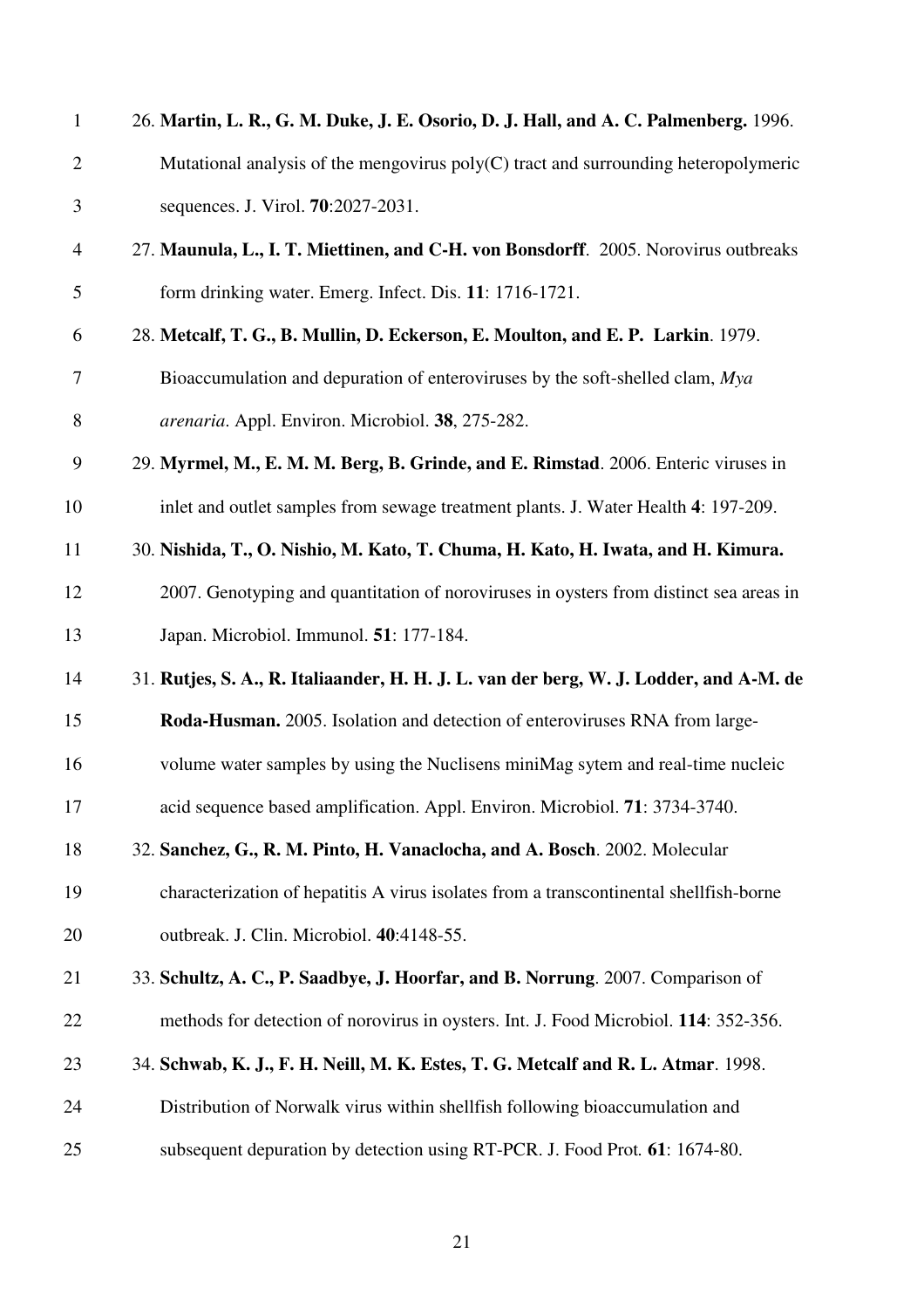| $\mathbf{1}$   | 35. Schwab, K. J. 2007. Waterborne gastroenteritis viruses, p 27-38. In A. Bosch (Ed.),   |
|----------------|-------------------------------------------------------------------------------------------|
| $\overline{2}$ | Human viruses in water. Perspective in Medical Virology, 17, Elsevier, Amsterdam,         |
| 3              | The Netherlands.                                                                          |
| $\overline{4}$ | 36. Sunen, E., N. Casa, B. Moreno, and C. Zigorraga. 2004. Comparison of two              |
| 5              | methods for the detection of hepatitis A in clam samples ( <i>Tapes spp.</i> ) by reverse |
| 6              | transcription-nested PCR. Int. J. Food Microbiol.91: 147-154.                             |
| 7              | 37. Svraka, S., E. Duizer, H. Vennema, E. de Bruin, B. van der berg, B. Dorredteijn,      |
| 8              | and M. Koopmans. 2007. Etiological role of viruses in outbreaks of acute                  |
| 9              | gastroenteritis in The Netherlands from 1994 through 2005. J. Clin. Microbiol.            |
| 10             | 45:1389-1394.                                                                             |
| 11             | 38. Ueki, Y., D. Sano, T. Watanabe, K. Akiyama, and T. Omura. 2005. Norovirus             |
| 12             | pathway in water environment estimated by genetic analysis of strains from patients of    |
| 13             | gastroenteritis, sewage, treated wastewater, river water and oysters. Wat. Res. 39,       |
| 14             | 4271-4280.                                                                                |
| 15             | 39. Umesha, K. B., N. C. Bhavani, M. N. Venugopal, I. Karunasagar, G. Krohne, and         |
| 16             | I. Karunasagar. 2008. Prevalence of human pathogenic enteric viruses in bivalve           |
| 17             | molluscan shellfish and cultured shrimp in south west coast of India. Int. J. Food        |
| 18             | Microbiol. 122: 279-286.                                                                  |
| 19             | 40. van der Berg, H., W. Lodder, W. van der Poel, H. Vennema, and A. M. de Roda           |
| 20             | Husman. 2005. Genetic diversity of noroviruses in raw and treated sewage water. Res.      |
|                |                                                                                           |

21 Microbiol. **156**: 532-540.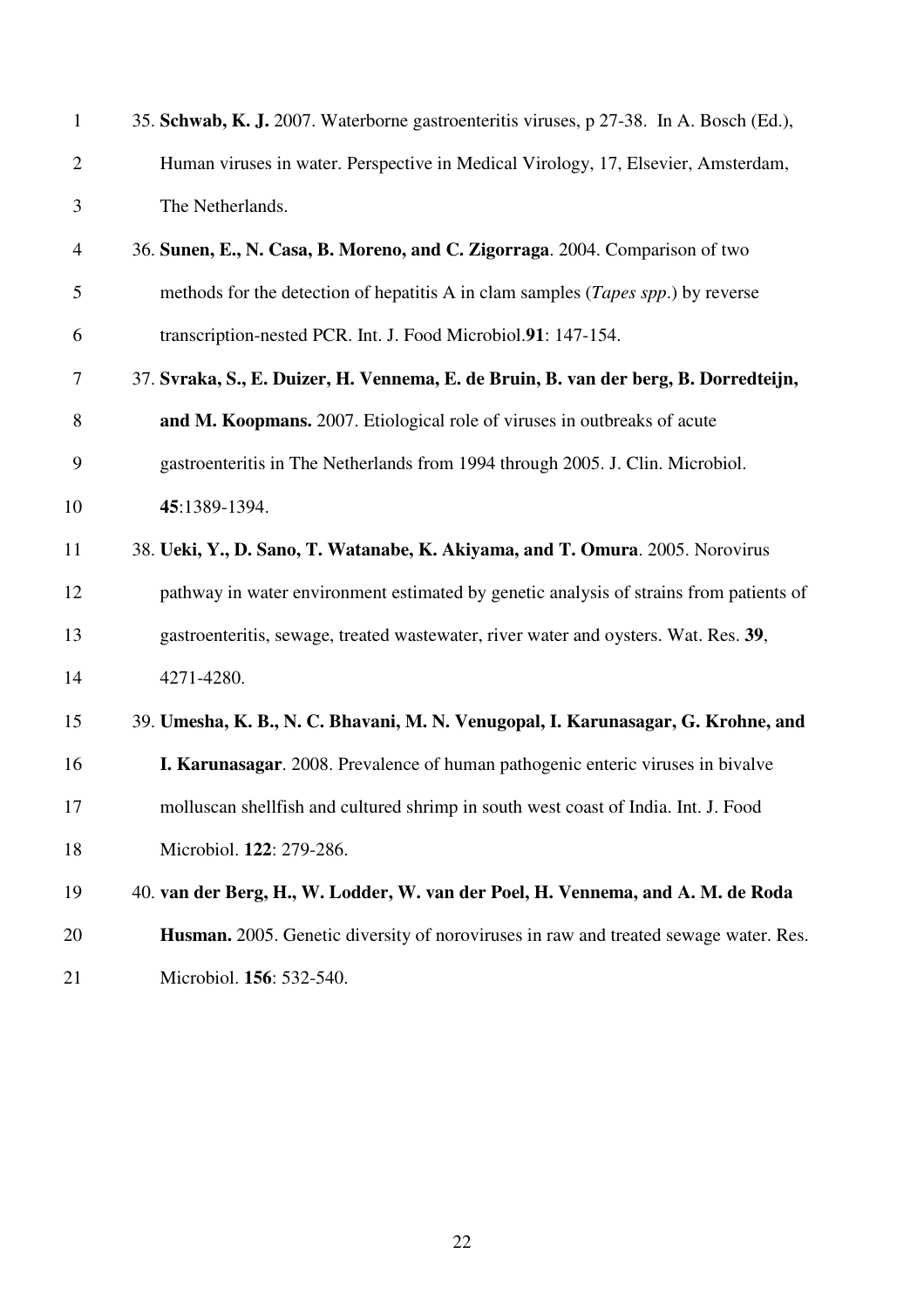#### 1 Table 1: Methods comparisons on bioaccumulated shellfish.

## 2

| <b>Bioaccumulation</b> |                   | NoV GI <sup>a</sup> | NoV GII <sup>a</sup> |                     |  |
|------------------------|-------------------|---------------------|----------------------|---------------------|--|
|                        | Assay             |                     | High conc.           | Low conc.           |  |
| Method A               | 1                 | $4.3 \times 10^{4}$ | $2.2 \times 10^6$    | $3.7 \times 10^{4}$ |  |
|                        | 2                 | $2.2 \times 10^5$   | $3.3 \times 10^6$    | $1.7 \times 10^4$   |  |
|                        | 3                 | $2.8 \times 10^4$   | 6.4 x $10^5$         | $2.7 \times 10^4$   |  |
|                        | mean <sup>b</sup> | $6.4 \times 10^4$   | $1.7 \times 10^{6}$  | $2.0 \times 10^4$   |  |
| Method B               | 1                 | $1.5 \times 10^5$   | 5.3 x $10^6$         | $3.9 \times 10^{4}$ |  |
|                        | 2                 | $1.0 \times 10^5$   | $2.5 \times 10^6$    | $2.0 \times 10^4$   |  |
|                        | 3                 | nd                  | $8.5 \times 10^6$    | $7.8 \times 10^4$   |  |
|                        | mean <sup>b</sup> | $1.2 \times 10^5$   | $4.8 \times 10^{6}$  | $3.9 \times 10^{4}$ |  |

<sup>a</sup>: concentration was calculated taking into account the volume of NA used for rRT-PCR the corresponding

4 standard curve and then expressed as number of RNA copies/g of digestive tissues.

5 <sup>b</sup>: geometric mean values calculated for the three experiments. Nd: not done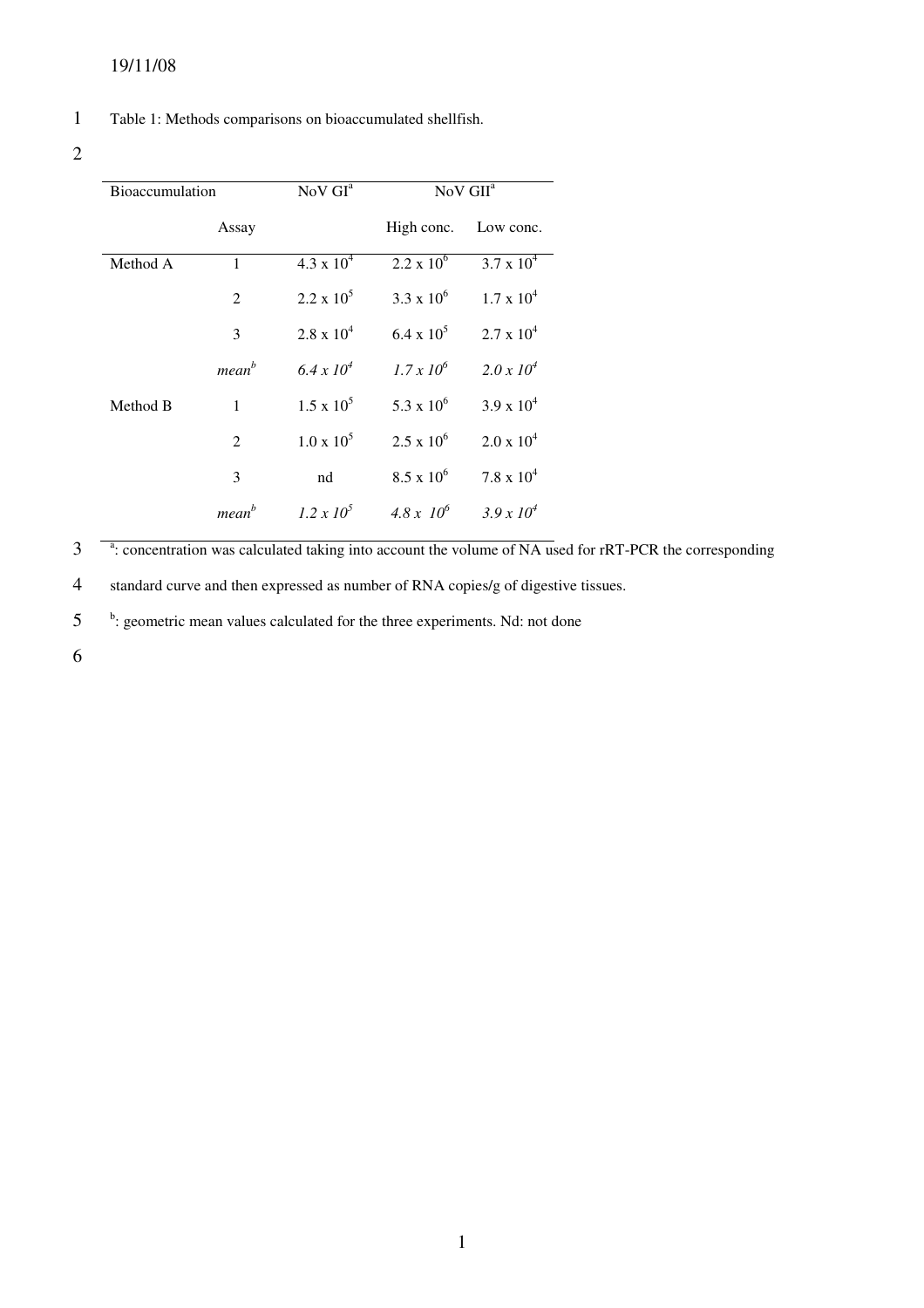## 19/11/08

- 1 Table 2: Reproducibility of method B for NoV detection in six naturally contaminated samples extracted three
- 2 times each.

| Sample         | NoV GI                        |              |                          |                          | NoV GII                 |              |                |       |
|----------------|-------------------------------|--------------|--------------------------|--------------------------|-------------------------|--------------|----------------|-------|
|                | $rRT-PCR$<br>Assay (RNA/g DT) |              | $rRT$ -PCR               | Assay(RNA/g DT)          |                         |              |                |       |
|                | efficiency <sup>a</sup>       | $\mathbf{1}$ | $\boldsymbol{2}$         | 3                        | efficiency <sup>a</sup> | $\mathbf{1}$ | $\mathfrak{2}$ | 3     |
|                | $97.0 \pm 1.7$                | 330          | $+DL$                    |                          | $100.7 \pm 0.6$         | 16           | 43             | 38    |
| $\overline{2}$ | $95.6 \pm 2.5$                |              |                          |                          | $100.9 \pm 2.6$         |              |                | $+DL$ |
| 3              | $94.8 \pm 4.3$                |              |                          | $\overline{\phantom{a}}$ | $98.2 \pm 5.2$          |              |                |       |
| $\overline{4}$ | $96.7 \pm 1.9$                |              | $\overline{\phantom{a}}$ | 250                      | $102.4 \pm 0.3$         | 110          | $+DL$          | 88    |
| 5              | $97.6 \pm 1.7$                | 840          |                          |                          | $99.7 \pm 3.9$          | 190          | 58             |       |
| 6              | $94.8 \pm 5.0$                | 910          |                          |                          | $100.1 \pm 1.8$         | 110          | $+DL$          | 53    |

<sup>a</sup>: *r*RT-PCR efficiency was calculated based on co- amplification of GGI and GGII RNA IC with pure and one

4 log dilution nucleic acid extract, and expressed in %,

<sup>b</sup>: GGI or GGII norovirus concentration was calculated based on Ct values obtained for pure and one log diluted

6 NA and corresponding standard curve.

7 +DL: positive sample but too close to the limit of detection for quantification.

8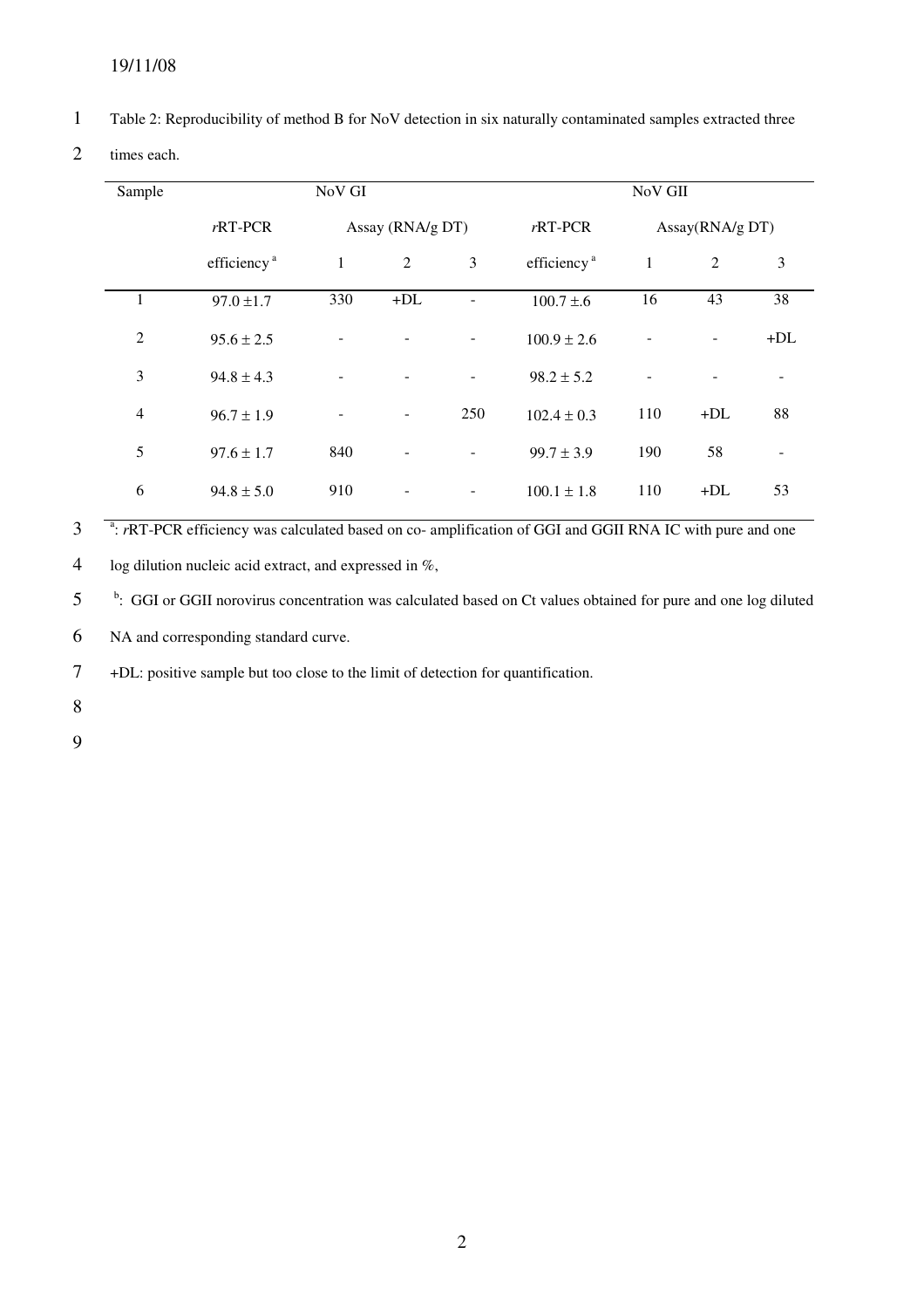| <b>Bioaccumulation</b> | Extraction       | NoV concentration    |           |              | Mengovirus concentration |            |  |
|------------------------|------------------|----------------------|-----------|--------------|--------------------------|------------|--|
| experiment             | efficiency       | Uncorrected          | Corrected | Expected     | Uncorrected              | Expected   |  |
| GI NoV only            | $20.48 \pm 14.7$ | $9.58 \times 10^{6}$ | 5.46x10'  | $2.0x\ 10^8$ |                          |            |  |
| GII NoV only           | $33.64\pm5.3$    | $5.08x10^6$          | 1.36x10'  | $4.0x\ 10^8$ |                          |            |  |
| $GI$ NoV + mengovirus  |                  | $1.12x\ 10'$         |           | $1.5x10^{8}$ | $3.93x 10^4$             | $1.2x10^5$ |  |
| $GII$ NoV + mengovirus |                  | $8.12x\ 10^6$        |           | $4.4x10^{8}$ | $2.29x10^3$              | $1.4x10^4$ |  |

#### 1 Table 3: Quantitation in bioaccumulated shellfish.

<sup>a</sup> Arithmetic mean for extraction efficiency and geometric mean for virus concentrations calculated from 3

3 replicates.

4 Concentrations, geometric mean of the 3 replicates, are expressed in RNA copies/g of DT calculated without

5 taking into account the extraction efficiency % (without) or with this % (with). The expected concentration was

6 calculated based on the amount of virus seeded into sea water and the weight of digestive tissues obtained,

7 assuming that the oyster concentrated 100% of the virus input into the digestive tissues.